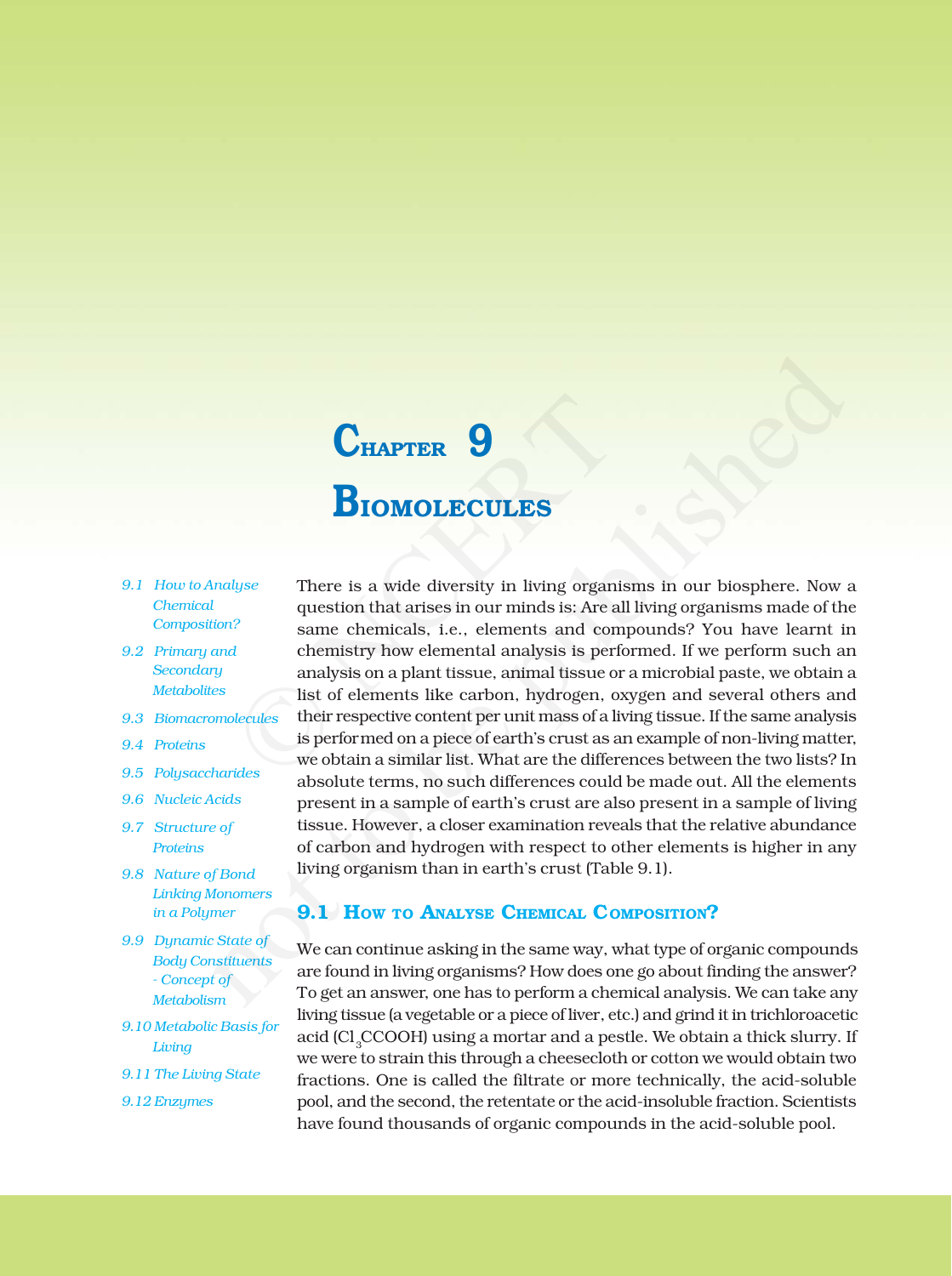#### BIOMOLECULES **143**

In higher classes you will learn about how to analyse a living tissue sample and identify a particular organic compound. It will suffice to say here that one extracts the compounds, then subjects the extract to various separation techniques till one has separated a compound from all other compounds. In other words, one isolates and purifies a compound. Analytical techniques, when applied to the compound give us an idea of the molecular formula and the probable structure of the compound. All the carbon compounds that we get from living tissues can be called 'biomolecules'. However, living organisms have also got inorganic elements and compounds in them. How do we know this? A slightly different but destructive experiment has to be done. One weighs a small amount of a living tissue (say a leaf or liver and this is called wet weight) and dry it. All the water, evaporates. The remaining material gives dry weight. Now if the tissue is fully burnt, all the carbon compounds are oxidised to gaseous form (CO<sub>2</sub>, water vapour) and are removed. What is remaining is called 'ash'. This ash contains inorganic elements (like calcium, magnesium etc). Inorganic compounds like sulphate, phosphate, etc., are also seen in the acid-soluble fraction. Therefore elemental analysis gives elemental composition of living tissues in the form of hydrogen, oxygen, chlorine, carbon etc. while analysis for compounds gives an idea of Profit in the compounds like sulphate,<br>
The discontinuity of the compound. All the Magnesium (Mg)<br>
Iled 'biomolecules'. However,<br>
Iled 'biomolecules'. However,<br>
Adapted from CNR Rao,<br>
s have also got inorganic binversities urmers a compounda. Analyteial<br>
en applied to the compound give  $\frac{0.03}{2}$ <br>
the molecular formula and the Calcium (Na)  $\frac{2.8}{2.6}$ <br>
the molecular formula and the Calcium (Na)  $\frac{2.8}{2.6}$ <br>
the molecular formula and t

| Element        | % Weight of<br>Earth's crust Human body |            |
|----------------|-----------------------------------------|------------|
| Hydrogen (H)   | 0.14                                    | 0.5        |
| Carbon (C)     | 0.03                                    | 18.5       |
| Oxygen (O)     | 46.6                                    | 65.0       |
| Nitrogen (N)   | very little                             | 3.3        |
| Sulphur (S)    | 0.03                                    | 0.3        |
| Sodium (Na)    | 2.8                                     | 0.2        |
| Calcium (Ca)   | 3.6                                     | 1.5        |
| Magnesium (Mg) | 2.1                                     | 0.1        |
| Silicon (Si)   | 27.7                                    | negligible |

**TABLE 9.1 A Comparison of Elements Present**

**in Non-living and Living Matter\***

| * Adapted from CNR Rao, Understanding Chemistry, |  |  |
|--------------------------------------------------|--|--|
| Universities Press, Hyderabad.                   |  |  |

Silicon (Si) 27.7 negligible

#### **TABLE 9.2 A List of Representative Inorganic Constituents of Living Tissues**

| Component | Formula                   |
|-----------|---------------------------|
| Sodium    | $Na+$                     |
| Potassium | $K^+$                     |
| Calcium   | $Ca^{++}$                 |
| Magnesium | $Mg^{++}$                 |
| Water     | H <sub>2</sub> O          |
| Compounds | NaCl, CaCO <sub>3</sub> , |
|           | $PO_4^{3-}$ , $SO_4^{2-}$ |

the kind of organic (Figure 9.1) and inorganic constituents (Table 9.2) present in living tissues. From a chemistry point of view, one can identify functional groups like aldehydes, ketones, aromatic compounds, etc. But from a biological point of view, we shall classify them into amino acids, nucleotide bases, fatty acids etc.

Amino acids are organic compounds containing an amino group and an acidic group as substituents on the same carbon i.e., the  $\alpha$ -carbon. Hence, they are called  $\alpha$ -amino acids. They are substituted methanes. There are four substituent groups occupying the four valency positions. These are hydrogen, carboxyl group, amino group and a variable group designated as R group. Based on the nature of R group there are many amino acids. However, those which occur in proteins are only of twenty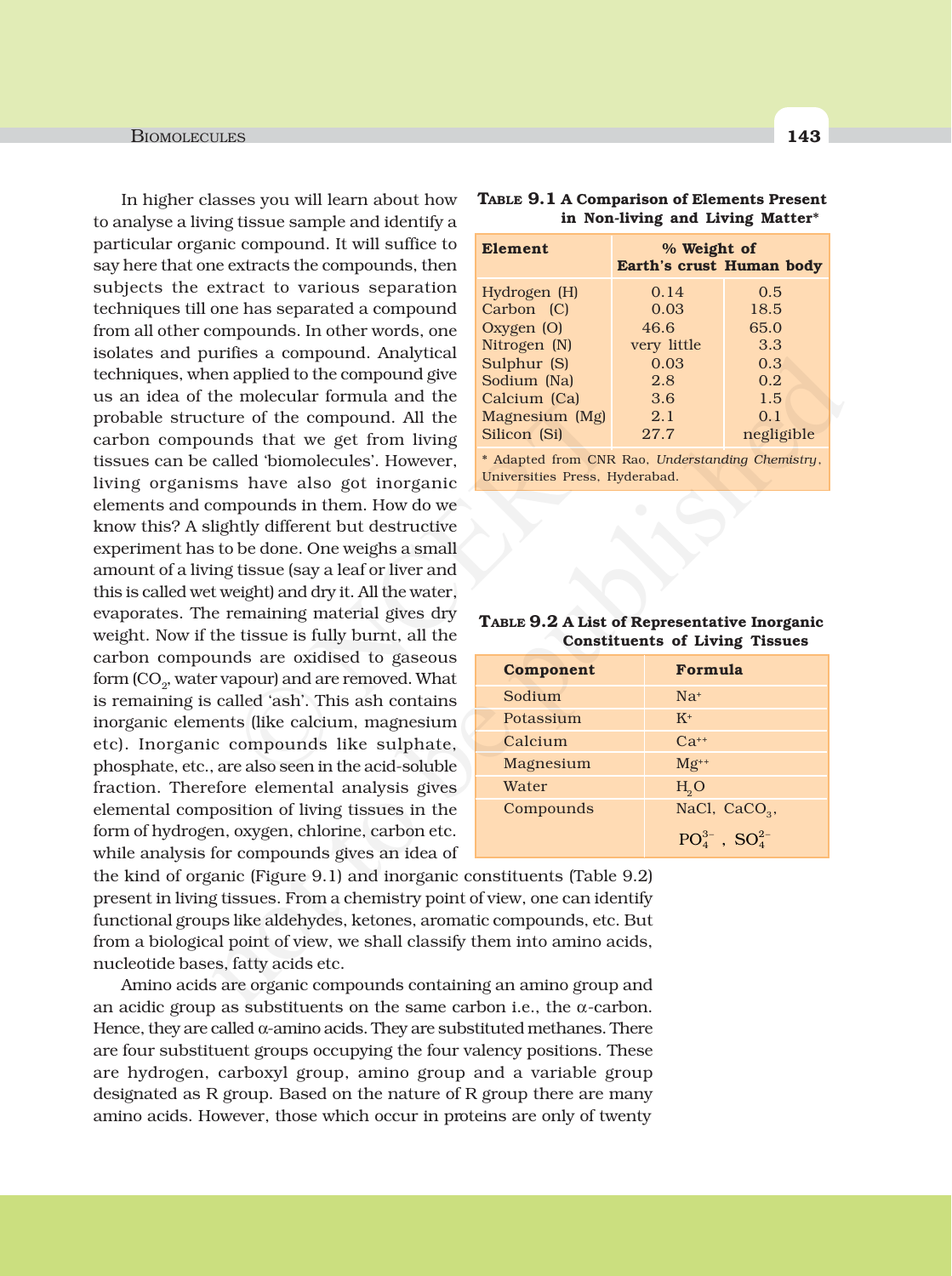types. The R group in these proteinaceous amino acids could be a hydrogen (the amino acid is called glycine), a methyl group (alanine), hydroxy methyl (serine), etc. Three of the twenty are shown in Figure 9.1.

The chemical and physical properties of amino acids are essentially of the amino, carboxyl and the R functional groups. Based on number of amino and carboxyl groups, there are acidic (e.g., glutamic acid), basic (lysine) and neutral (valine) amino acids. Similarly, there are aromatic amino acids (tyrosine, phenylalanine, tryptophan). A particular property of amino acids is the ionizable nature of -NH<sub>2</sub> and -COOH groups. Hence in solutions of different pHs, the structure of amino acids changes.

$$
H_{3}^{\dagger}N-CH-COOH \xrightarrow{\qquad H_{3}^{\dagger}N-CH-COO\qquad} \xrightarrow{\qquad H_{3}^{\dagger}N-CH-COO\qquad} \xrightarrow{\qquad H_{2}N-CH-COO\qquad} \xrightarrow{\qquad R}
$$
\n(A)\n(B)\n(C)

B is called zwitterionic form.

Lipids are generally water insoluble. They could be simple fatty acids. A fatty acid has a carboxyl group attached to an R group. The R group could be a methyl (–CH<sub>3</sub>), or ethyl (–C<sub>2</sub>H<sub>5</sub>) or higher number of –CH<sub>2</sub> groups (1 carbon to 19 carbons). For example, palmitic acid has 16 carbons including carboxyl carbon. Arachidonic acid has 20 carbon atoms including the carboxyl carbon. Fatty acids could be saturated (without double bond) or unsaturated (with one or more C=C double bonds). Another simple lipid is glycerol which is trihydroxy propane. Many lipids have both glycerol and fatty acids. Here the fatty acids are found esterified with glycerol. They can be then monoglycerides, diglycerides and triglycerides. These are also called fats and oils based on melting point. Oils have lower melting point (e.g., gingely oil) and hence remain as oil in winters. Can you identify a fat from the market? Some lipids have phosphorous and a phosphorylated organic compound in them. These are phospholipids. They are found in cell membrane. Lecithin is one example. Some tissues especially the neural tissues have lipids with more complex structures. In solutions of different pris, the structure of<br>  $H_3N-\text{CH}-\text{COOH} \iff H_3N-\text{CH}-\text{COO}$ <br>
(A) (B)<br>
B is called zwitterionic form.<br>
Lipids are generally water insoluble. They<br>
A fatty acid has a carboxyl group attached to<br>
cou namio action (sylonalic), the strengthandine, trypoplinant, and cooling the poperties of anino acids is the tonizable nature of -NH<sub>3</sub> and -COOH groups, Hence in solutions of different pHs, the structure of amino acids ch

Living organisms have a number of carbon compounds in which heterocyclic rings can be found. Some of these are nitrogen bases – adenine, guanine, cytosine, uracil, and thymine. When found attached to a sugar, they are called nucleosides. If a phosphate group is also found esterified to the sugar they are called nucleotides. Adenosine, guanosine, thymidine, uridine and cytidine are nucleosides. Adenylic acid, thymidylic acid, guanylic acid, uridylic acid and cytidylic acid are nucleotides. Nucleic acids like DNA and RNA consist of nucleotides only. DNA and RNA function as genetic material.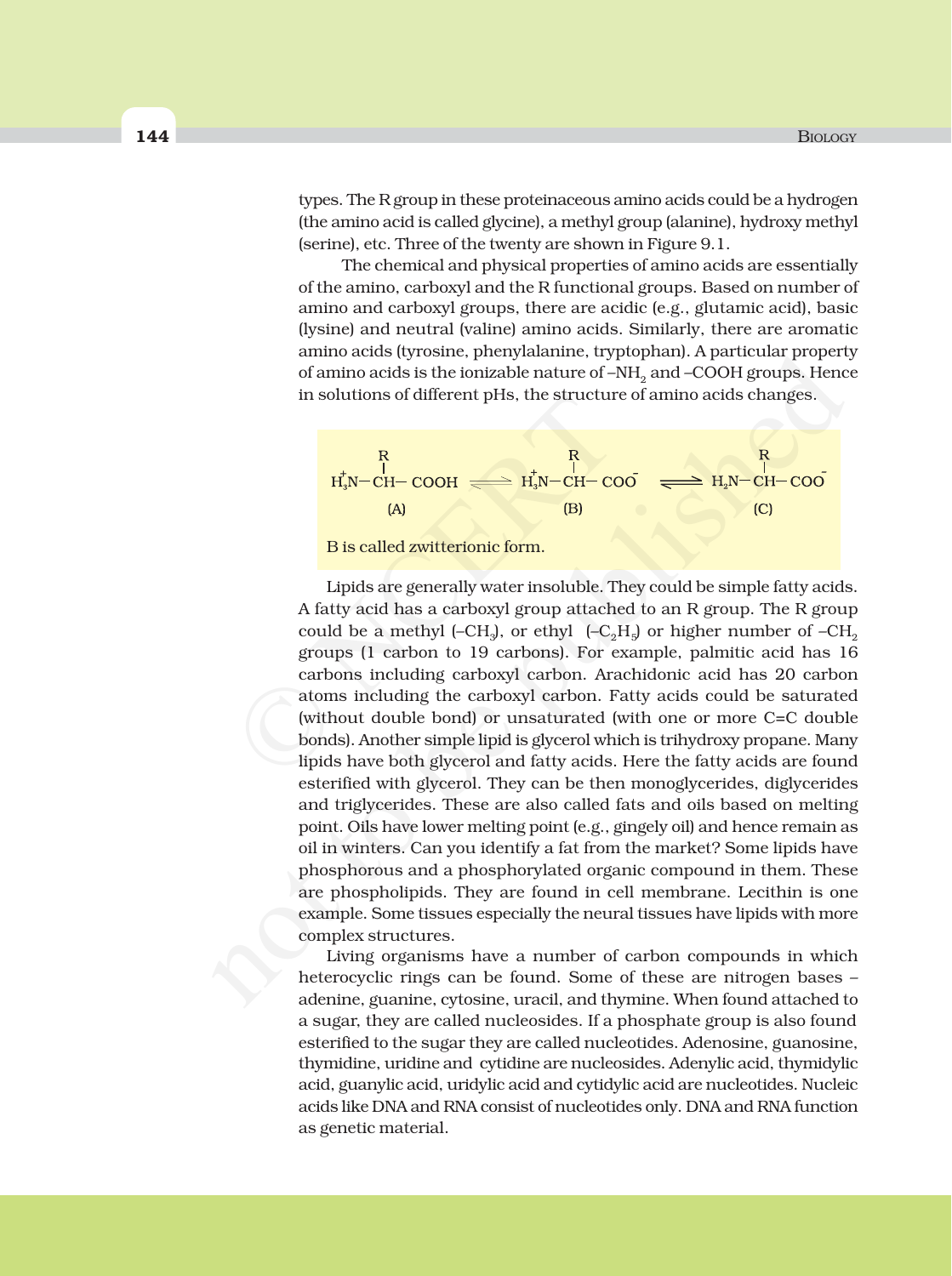

**Figure 9.1** Diagrammatic representation of small molecular weight organic compounds in living tissues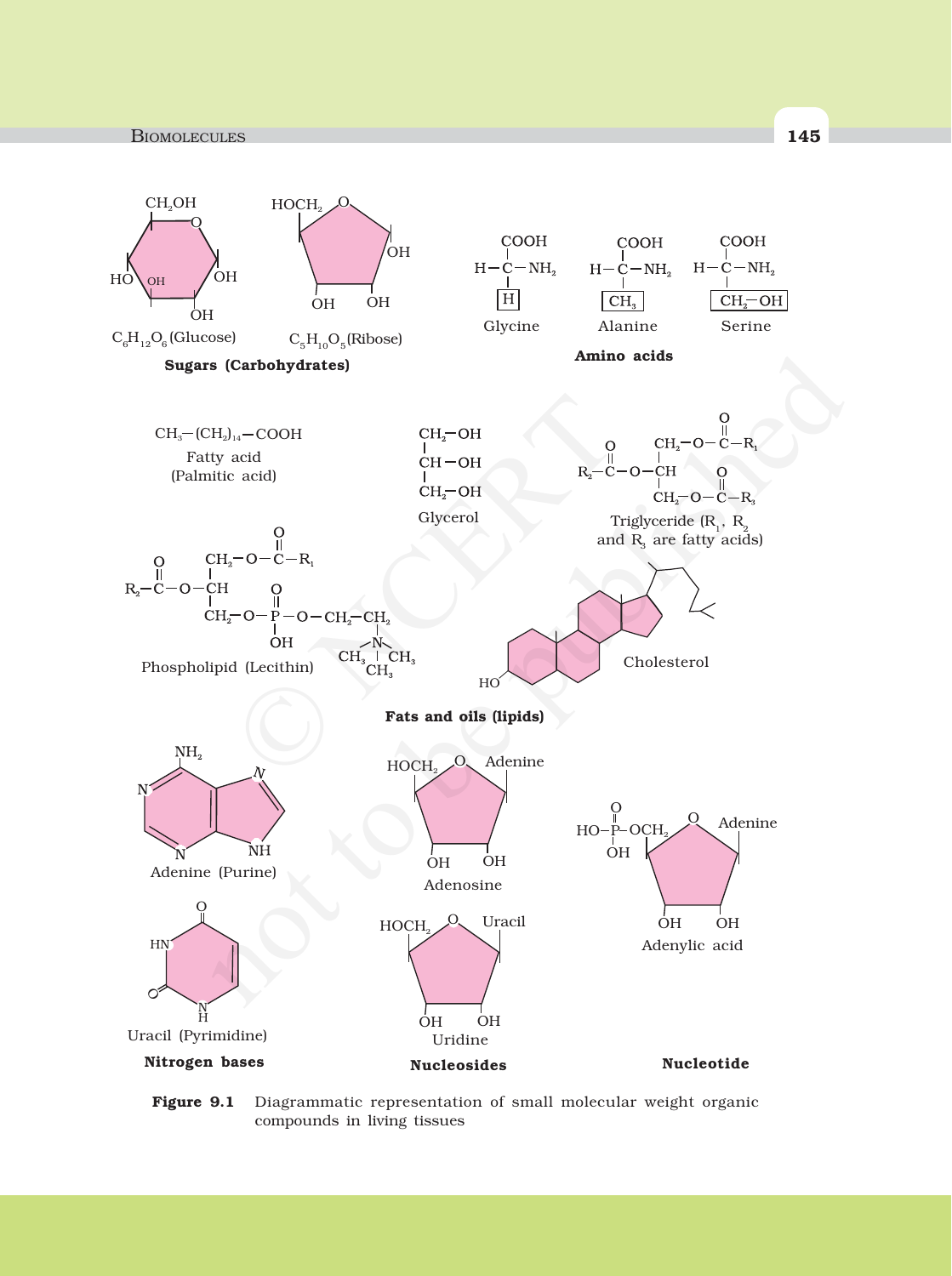## **9.2 PRIMARY AND SECONDARY METABOLITES**

The most exciting aspect of chemistry deals with isolating thousands of compounds, small and big, from living organisms, determining their structure and if possible synthesising them.

If one were to make a list of biomolecules, such a list would have thousands of organic compounds including amino acids, sugars, etc. For reasons that are given in section 9.10, we can call these biomolecules as 'metabolites'. In animal tissues, one notices the presence of all such categories of compounds shown in Figure 9.1. These are called primary metabolites. However, when one analyses plant, fungal and microbial cells, one would see thousands of compounds other than these called primary metabolites, e.g. alkaloids, flavonoids, rubber, essential oils, antibiotics,

#### **TABLE 9.3 Some Secondary Metabolites**

|               | categories of compounds shown in Figure 9.      |                        |
|---------------|-------------------------------------------------|------------------------|
|               | metabolites. However, when one analyses plant   |                        |
|               | one would see thousands of compounds other      |                        |
|               | metabolites, e.g. alkaloids, flavonoids, rubber |                        |
|               | TABLE 9.3 Some Secondary Metabolites            | coloured pigments,     |
|               |                                                 | are called secondar    |
| Pigments      | Carotenoids, Anthocyanins,                      | While primary met      |
|               | etc.                                            | functions and play     |
| Alkaloids     | Morphine, Codeine, etc.                         | physiologial processe  |
| Terpenoides   | Monoterpenes, Diterpenes etc.                   | understand the ro      |
|               | Essential oils Lemon grass oil, etc.            | 'secondary metabo      |
| <b>Toxins</b> | Abrin, Ricin                                    | However, many of t     |
| Lectins       | Concanavalin A                                  | welfare' (e.g., rubbe; |
| Drugs         | Vinblastin, curcumin, etc.                      | pigments). Some se     |
| Polymeric     | Rubber, gums, cellulose                         | ecological importano   |
| substances    |                                                 | years you will learn   |
|               |                                                 |                        |
|               | <b>BIOMACROMOLECULES</b><br>9.3                 |                        |
|               |                                                 |                        |

coloured pigments, scents, gums, spices. These are called **secondary metabolites** (Table 9.3). While primary metabolites have identifiable functions and play known roles in normal physiologial processes, we do not at the moment, understand the role or functions of all the 'secondary metabolites' in host organisms. However, many of them are useful to 'human welfare' (e.g., rubber, drugs, spices, scents and pigments). Some secondary metabolites have ecological importance. In the later chapters and years you will learn more about this. For teacheric at a given in section in Figure 9.1. These are denoted to an analytic and the section of the metabolites. In animal tissues, one notices the presence of all suce calced primar metabolites. However, when one

# **9.3 BIOMACROMOLECULES**

There is one feature common to all those compounds found in the acid soluble pool. They have molecular weights ranging from 18 to around 800 daltons (Da) approximately.

The acid insoluble fraction, has only four types of organic compounds i.e., proteins, nucleic acids, polysaccharides and lipids. These classes of compounds with the exception of lipids, have molecular weights in the range of ten thousand daltons and above. For this very reason, biomolecules, i.e., chemical compounds found in living organisms are of two types. One, those which have molecular weights less than one thousand dalton and are usually referred to as micromolecules or simply biomolecules while those which are found in the acid insoluble fraction are called macromolecules or **biomacromolecules**.

The molecules in the insoluble fraction with the exception of lipids are polymeric substances. Then why do lipids, whose molecular weights do not exceed 800 Da, come under acid insoluble fraction, i.e., macromolecular fraction? Lipids are indeed small molecular weight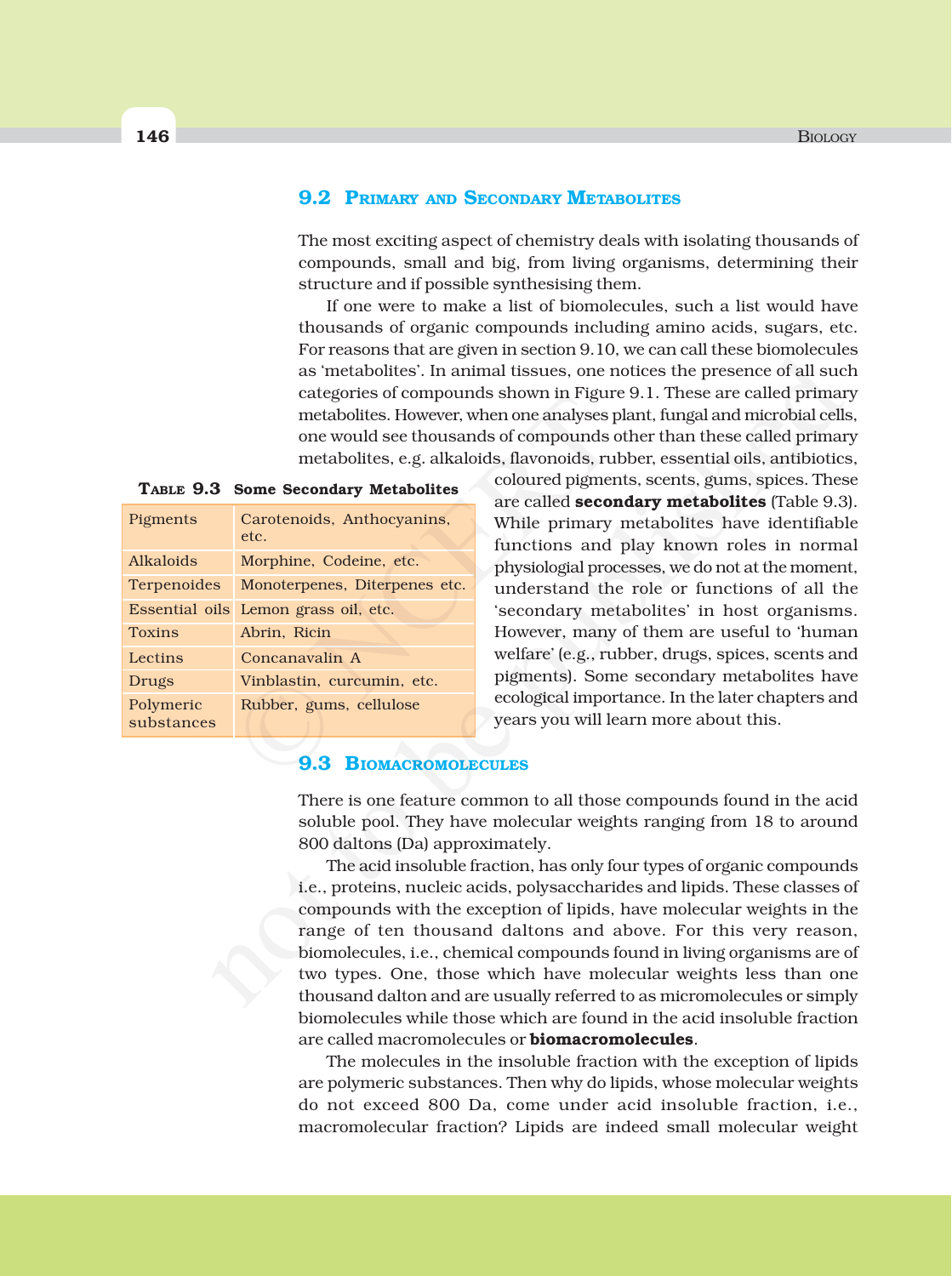compounds and are present not only as such but also arranged into structures like cell membrane and other membranes. When we grind a tissue, we are disrupting the cell structure. Cell membrane and other membranes are broken into pieces, and form vesicles which are not water soluble. Therefore, these membrane fragments in the form of vesicles get separated along with the acid insoluble pool and hence in the macromolecular fraction. Lipids are not strictly macromolecules.

The acid soluble pool represents roughly the cytoplasmic composition. The macromolecules from cytoplasm and organelles become the acid insoluble fraction. Together they represent the entire chemical composition of living tissues or organisms.

In summary if we represent the chemical composition of living tissue from abundance point of view and arrange them class-wise, we observe that water is the most abundant chemical in living organisms (Table 9.4). The pool represents roughly the<br>
sosition. The macromolecules from<br>
ganelles become the acid insoluble<br>
they represent the entire chemical<br>
ing tissues or organisms.<br>
if we represent the chemical<br>
ing tissue from abundance

## **9.4 PROTEINS**

Proteins are polypeptides. They are linear chains of amino acids linked by peptide bonds as shown in Figure 9.3.

Each protein is a polymer of amino acids. As there are 20 types of amino acids (e.g., alanine, cysteine, proline, tryptophan, lysine, etc.), a protein is a heteropolymer and not a homopolymer. A homopolymer has only one type of monomer repeating 'n' number of times. This information about the amino acid content is important as later in your nutrition lessons, you will learn that certain amino acids are essential for our health and they have to be supplied through our diet. Hence, dietary proteins are the source of essential amino acids. Therefore, amino acids can be essential or non-essential. The latter are those which our body can make, while we get essential amino acids through our diet/food. Proteins carry out many functions in living organisms, some transport nutrients across cell membrane, some fight infectious organisms, some are hormones, some are enzymes, with the acted msolution point and menced mentioned point and the published only and the published on the mention of component and the mention of component be acted insolute per the prepresent the entire chemical Twing the

**TABLE 9.4 Average Composition of Cells**

| Component     | % of the total<br>cellular mass |
|---------------|---------------------------------|
| Water         | 70-90                           |
| Proteins      | $10-15$                         |
| Carbohydrates | 3                               |
| Lipids        | $\mathfrak{D}$                  |
| Nucleic acids | $5 - 7$                         |
| Ions          | Π                               |

#### **TABLE 9.5 Some Proteins and their Functions**

| Protein  | <b>Functions</b>                                      |
|----------|-------------------------------------------------------|
| Collagen | Intercellular ground<br>substance                     |
| Trypsin  | Enzyme                                                |
| Insulin  | Hormone                                               |
| Antibody | Fights infectious agents                              |
| Receptor | Sensory reception<br>(smell, taste, hormone,<br>etc.) |
| GLUT-4   | Enables glucose<br>transport<br>into cells            |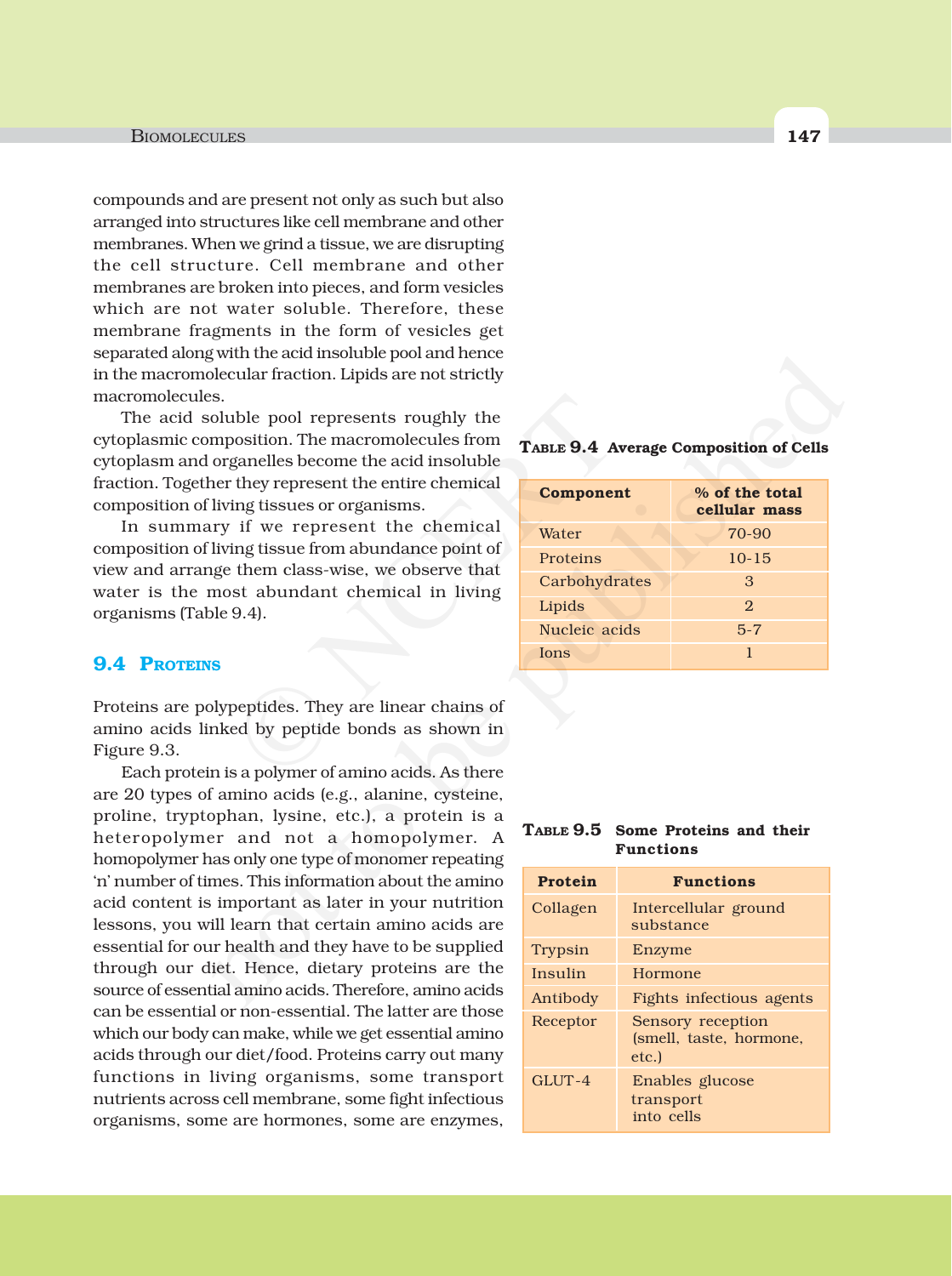etc. (Table 9.5). Collagen is the most abundant protein in animal world and Ribulose bisphosphate Carboxylase-Oxygenase (RuBisCO) is the most abundant protein in the whole of the biosphere.

## **9.5 POLYSACCHARIDES**

The acid insoluble pellet also has polysaccharides (carbohydrates) as another class of macromolecules. Polysaccharides are long chains of sugars. They are threads (literally a cotton thread) containing different monosaccharides as building blocks. For example, cellulose is a polymeric polysaccharide consisting of only one type of monosaccharide i.e., glucose. Cellulose is a homopolymer. Starch is a variant of this but present as a store house of energy in plant tissues. Animals have another variant called glycogen. Inulin is a polymer of fructose. In a polysaccharide chain (say glycogen), the right end is called the reducing end and the left end is called the non-reducing end. It has branches as shown in the form of a cartoon (Figure 9.2). Starch forms helical secondary structures. In fact, starch can hold  $\boldsymbol{\mathrm{I}}_2$ molecules in the helical portion. The starch-I<sub>2</sub> is blue in colour. Cellulose does not contain complex helices and hence cannot hold I<sub>2</sub>. monosaccharides as building blocks. For<br>polymeric polysaccharide consisting of only o<br>i.e., glucose. Cellulose is a homopolymer. Star present as a store house of energy in plant tiss<br>variant called glycogen. Inulin is a p



**Figure 9.2** Diagrammatic representation of a portion of glycogen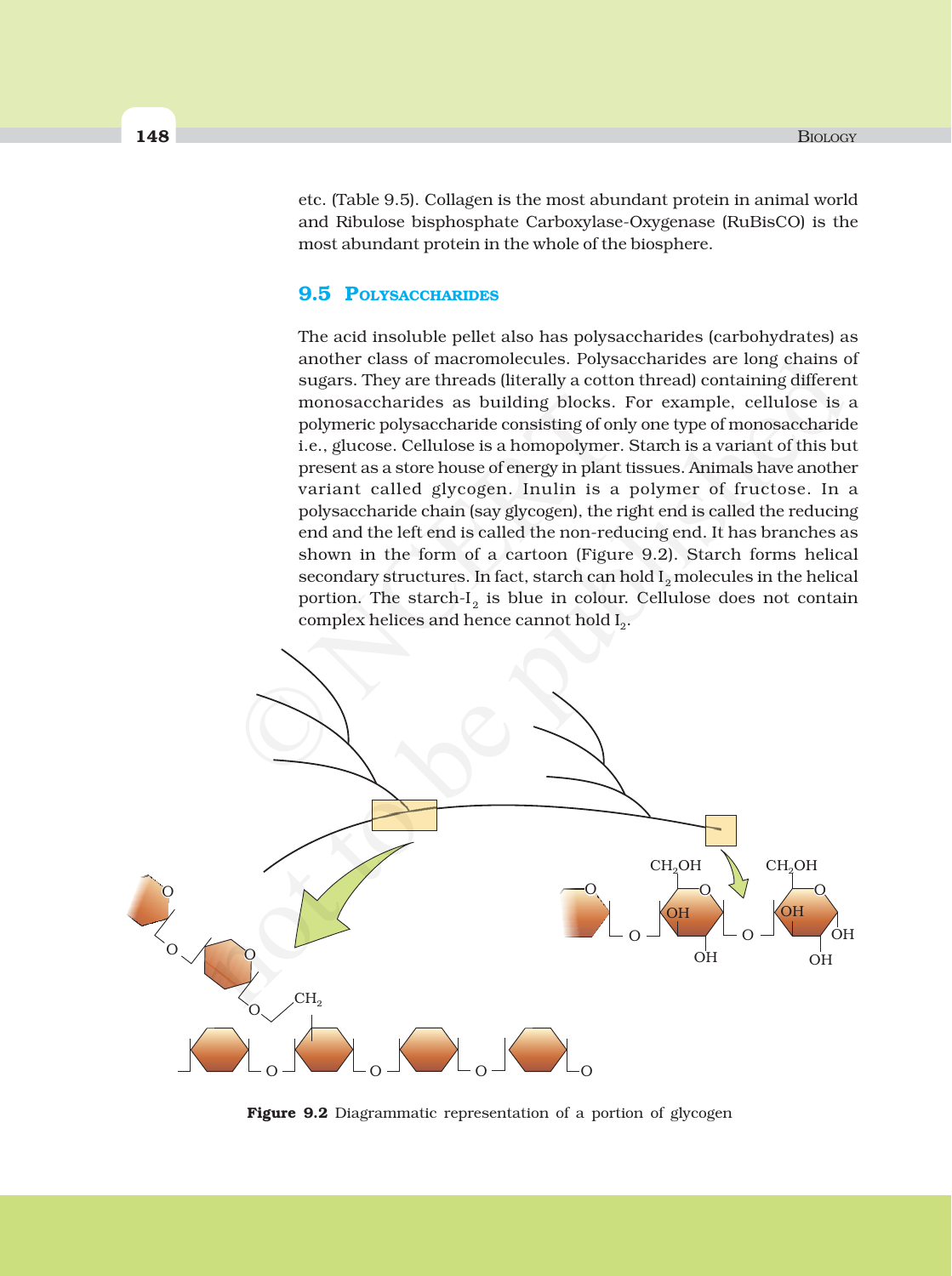Plant cell walls are made of cellulose. Paper made from plant pulp and cotton fibre is cellulosic. There are more complex polysaccharides in nature. They have as building blocks, amino-sugars and chemically modified sugars (e.g., glucosamine, N-acetyl galactosamine, etc.). Exoskeletons of arthropods, for example, have a complex polysaccharide called chitin. These complex polysaccharides are mostly homopolymers.

#### **9.6 NUCLEIC ACIDS**

The other type of macromolecule that one would find in the acid insoluble fraction of any living tissue is the nucleic acid. These are polynucleotides. Together with polysaccharides and polypeptides these comprise the true macromolecular fraction of any living tissue or cell. For nucleic acids, the building block is a nucleotide. A nucleotide has three chemically distinct components. One is a heterocyclic compound, the second is a monosaccharide and the third a phosphoric acid or phosphate.

As you notice in Figure 9.1, the heterocyclic compounds in nucleic acids are the nitrogenous bases named adenine, guanine, uracil, cytosine, and thymine. Adenine and Guanine are substituted purines while the rest are substituted pyrimidines. The skeletal heterocyclic ring is called as purine and pyrimidine respectively. The sugar found in polynucleotides is either ribose (a monosaccharide pentose) or 2' deoxyribose. A nucleic acid containing deoxyribose is called deoxyribonucleic acid (DNA) while that which contains ribose is called ribonucleic acid (RNA). macromolecule that one would find in the acid insoluble<br>metasure is the nucleic acid. These are polynucleotides<br>ysaccharides and polypeptides these comprise the true<br>raction of any living tissue or cell. For nucleic acids,

#### **9.7 STRUCTURE OF PROTEINS**

Proteins, as mentioned earlier, are heteropolymers containing strings of amino acids. Structure of molecules means different things in different contexts. In inorganic chemistry, the structure invariably refers to the molecular formulae (e.g., NaCl, MgCl, etc.). Organic chemists always write a two dimensional view of the molecules while representing the structure of the molecules (e.g., benzene, naphthalene, etc.). Physicists conjure up the three dimensional views of molecular structures while biologists describe the protein structure at four levels. The sequence of amino acids i.e., the positional information in a protein – which is the first amino acid, which is second, and so on – is called the **primary structure** (Figure 9.3) of a protein. A protein is imagined as a line, the left end represented by the first amino acid and the right end represented by the last amino acid. The first amino acid is also called as N-terminal amino acid. The last amino acid is called the C-terminal amino acid. A protein thread does not exist throughout as an extended rigid rod. The thread is folded in the form of a helix (similar to a revolving staircase). Of course, only some  $\epsilon$  Acros (states) and the method in the and those of the state of the state of the state of the parameteric and a polypepities these comprise the true of any layer product a nucleic acids. The range of the second state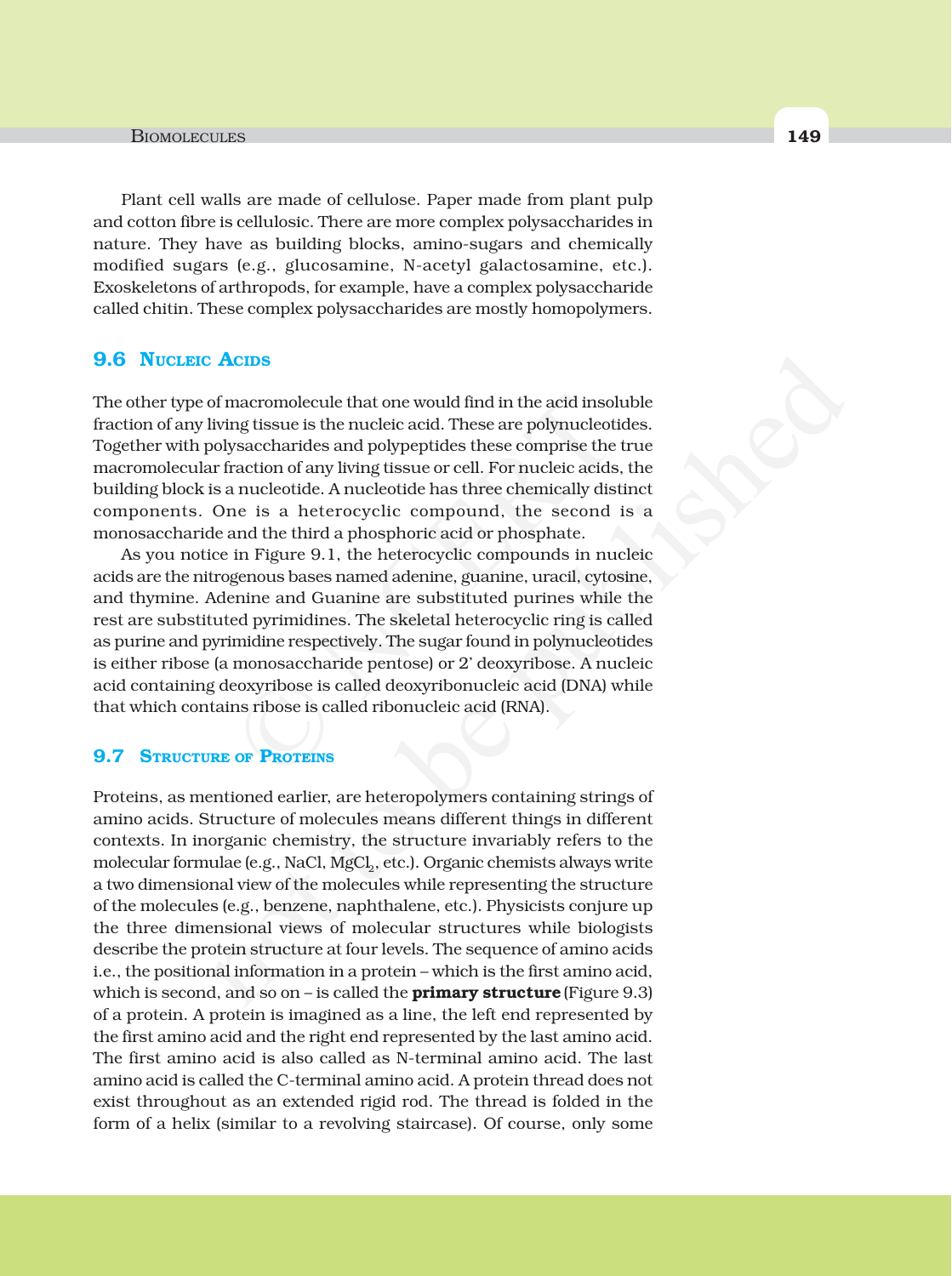

**Figure 9.3** Primary structure of a portion of a hypothetical protein. N and C refer to the two termini of every protein. Single letter codes and three letter abbreviations for amino acids are also indicated.



**Figure 9.4** Cartoon showing : (a) A secondary structure and (b) A tertiary structure of proteins

portions of the protein thread are arranged in the form of a helix. In proteins, only right handed helices are observed. Other regions of the protein thread are folded into other forms in what is called the **secondary structure**. In addition, the long protein chain is also folded upon itself like a hollow woolen ball, giving rise to the **tertiary structure** (Figure 9.4 a, b). This gives us a 3-dimensional view of a protein. Tertiary structure is absolutely necessary for the many biological activities of proteins.

Some proteins are an assembly of more than one polypeptide or subunits. The manner in which these individual folded polypeptides or subunits are arranged with respect to each other (e.g. linear string of spheres, spheres arranged one upon each other in the form of a cube or plate etc.) is the architecture of a protein otherwise called the **quaternary structure** of a protein. Adult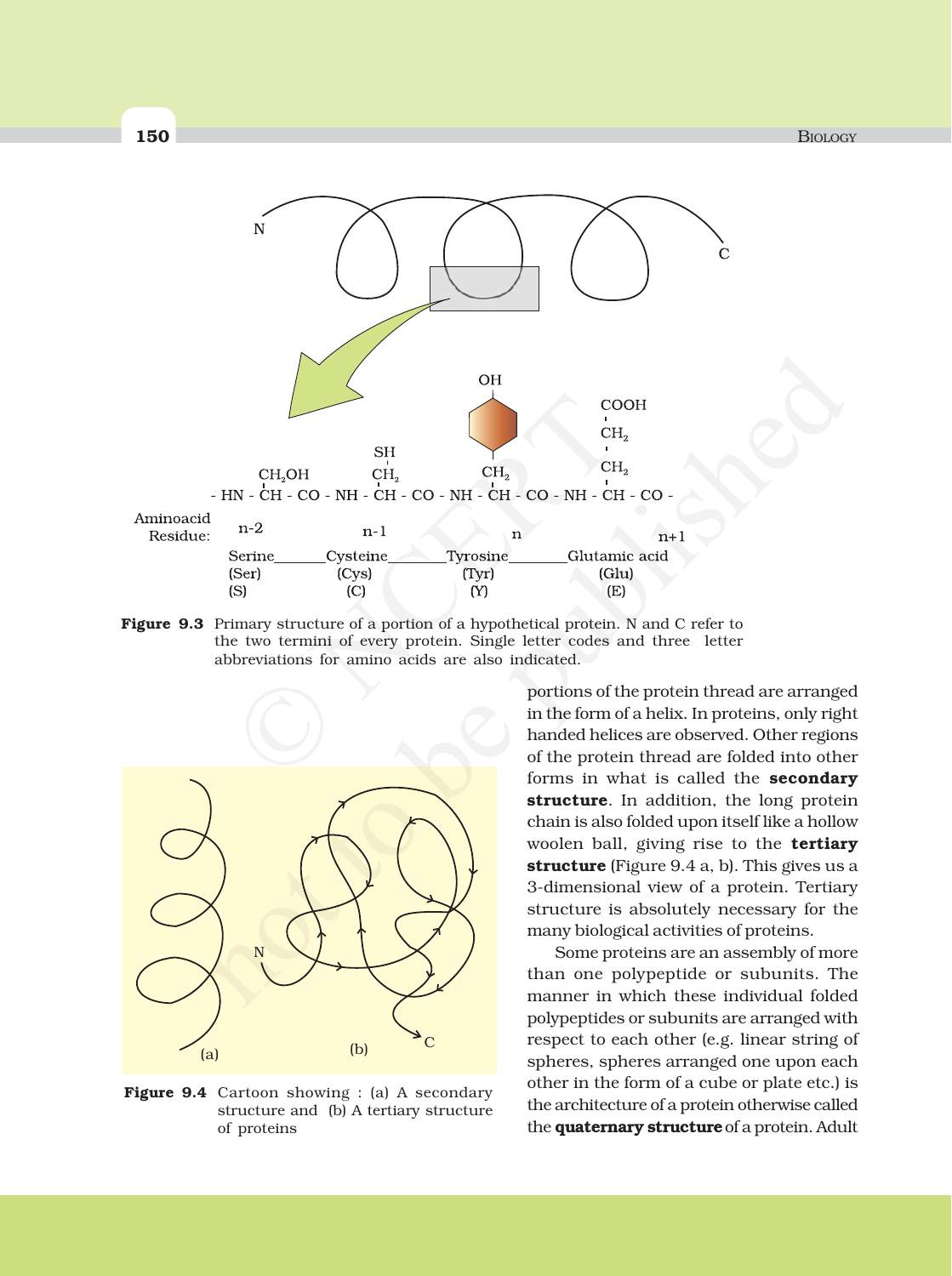human haemoglobin consists of 4 subunits. Two of these are identical to each other. Hence, two subunits of  $\alpha$  type and two subunits of  $\beta$  type together constitute the human haemoglobin (Hb).

# **9.8 NATURE OF BOND LINKING MONOMERS IN A POLYMER**

In a polypeptide or a protein, amino acids are linked by a **peptide bond** which is formed when the carboxyl (-COOH) group of one amino acid reacts with the amino (-NH<sub>2</sub>) group of the next amino acid with the elimination of a water moiety (the process is called dehydration). In a polysaccharide the individual monosaccharides are linked by a **glycosidic bond**. This bond is also formed by dehydration. This bond is formed between two carbon atoms of two adjacent monosaccharides. In a nucleic acid a phosphate moiety links the 3'-carbon of one sugar of one nucleotide to the 5'-carbon of the sugar of the succeeding nucleotide. The bond between the phosphate and hydroxyl group of sugar is an ester bond. As there is one such ester bond on either side, it is called phosphodiester bond (Figure 9.5). water moiety (the process is called dehydration). In a<br>
e individual monosaccharides are linked by a **glycosidic**<br>
is also formed by dehydration. This bond is formed<br>
on atoms of two adjacent monosaccharides. In a nucleid<br>

Nucleic acids exhibit a wide variety of secondary structures. For example, one of the secondary structures exhibited by DNA is the famous Watson-Crick model. This model says that DNA exists as a double helix. The two strands of polynucleotides are antiparallel i.e., run in the opposite direction. The backbone is formed by the sugar-phosphate-sugar chain. The nitrogen bases are projected more or less perpendicular to this backbone but face inside. A and G of one strand compulsorily base pairs



**Figure 9.5** Diagram indicating secondary structure of DNA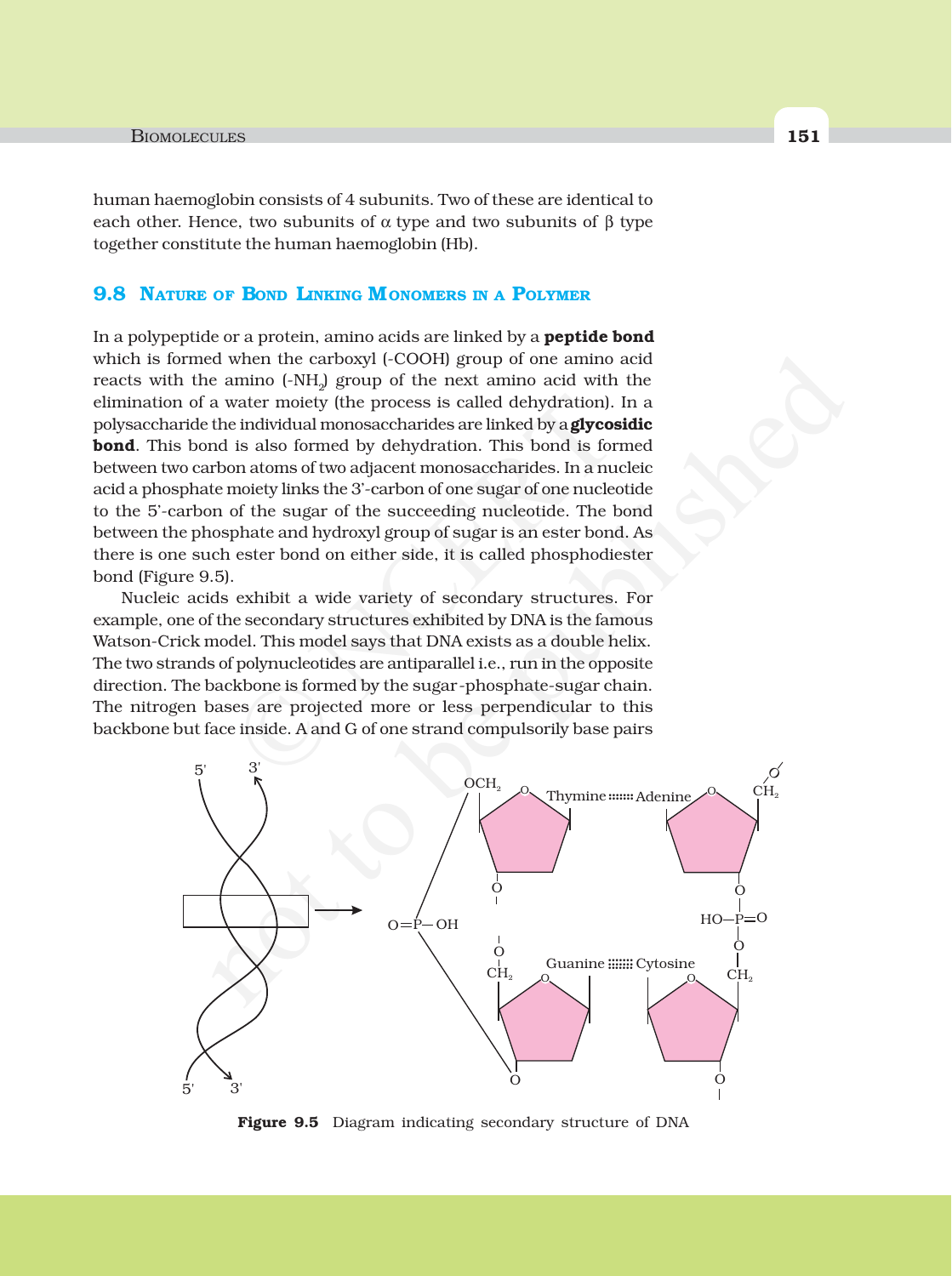with T and C, respectively, on the other strand. There are two hydrogen bonds between A and T and three hydrogen bonds between G and C. Each strand appears like a helical staircase. Each step of ascent is represented by a pair of bases. At each step of ascent, the strand turns 36°. One full turn of the helical strand would involve ten steps or ten base pairs. Attempt drawing a line diagram. The pitch would be 34Å. The rise per base pair would be 3.4Å. This form of DNA with the above mentioned salient features is called B-DNA. In higher classes, you will be told that there are more than a dozen forms of DNA named after English alphabets with unique structural features.

# **9.9 DYNAMIC STATE OF BODY CONSTITUENTS – CONCEPT OF METABOLISM**

What we have learnt till now is that living organisms, be it a simple bacterial cell, a protozoan, a plant or an animal, contain thousands of organic compounds. These compounds or biomolecules are present in certain concentrations (expressed as mols/cell or mols/litre etc.). One of the greatest discoveries ever made was the observation that all these biomolecules have a **turn over**. This means that they are constantly being changed into some other biomolecules and also made from some other biomolecules. This breaking and making is through chemical reactions constantly occuring in living organisms. Together all these chemical reactions are called **metabolism**. Each of the metabolic reactions results in the transformation of biomolecules. A few examples for such metabolic transformations are: removal of CO $_{\rm _2}$  from amino acids making an amino acid into an amine, removal of amino group in a nucleotide base; hydrolysis of a glycosidic bond in a disaccharide, etc. We can list tens and thousands of such examples. Majority of these metabolic reactions do not occur in isolation but are always linked to some other reactions. In other words, metabolites are converted into each other in a series of linked reactions called metabolic pathways. These metabolic pathways are similar to the automobile traffic in a city. These pathways are either linear or circular. These pathways crisscross each other, i.e., there are traffic junctions. Flow of metabolites through metabolic pathway has a definite rate and direction like automobile traffic. This metabolite flow is called the dynamic state of body constituents. What is most important is that this interlinked metabolic traffic is very smooth and without a single reported mishap for healthy conditions. Another feature of these metabolic reactions is that every chemical reaction is a **catalysed reaction**. There is no uncatalysed metabolic conversion in living systems. Even  $CO<sub>2</sub>$  dissolving in water, a physical process, is a catalysed reaction in living systems. The catalysts which hasten the rate of a given metabolic conversation are also proteins. These proteins with catalytic power are named **enzymes**. **9.9 DYNAMIC STATE OF BODY CONSTITU<br>
METABOLISM**<br>
What we have learnt till now is that living organ<br>
cell, a protozoan, a plant or an animal, con<br>
compounds. These compounds or biomolecu<br>
concentrations (expressed as mols siance it caturities is exaided ab-DMA. In migrar criasses, you will be tood than the team energy is exaided be published after English alphabet with unique structural features.<br>
9.9 DYNAMIC STATE OF BODY CONSTITUENTS – CO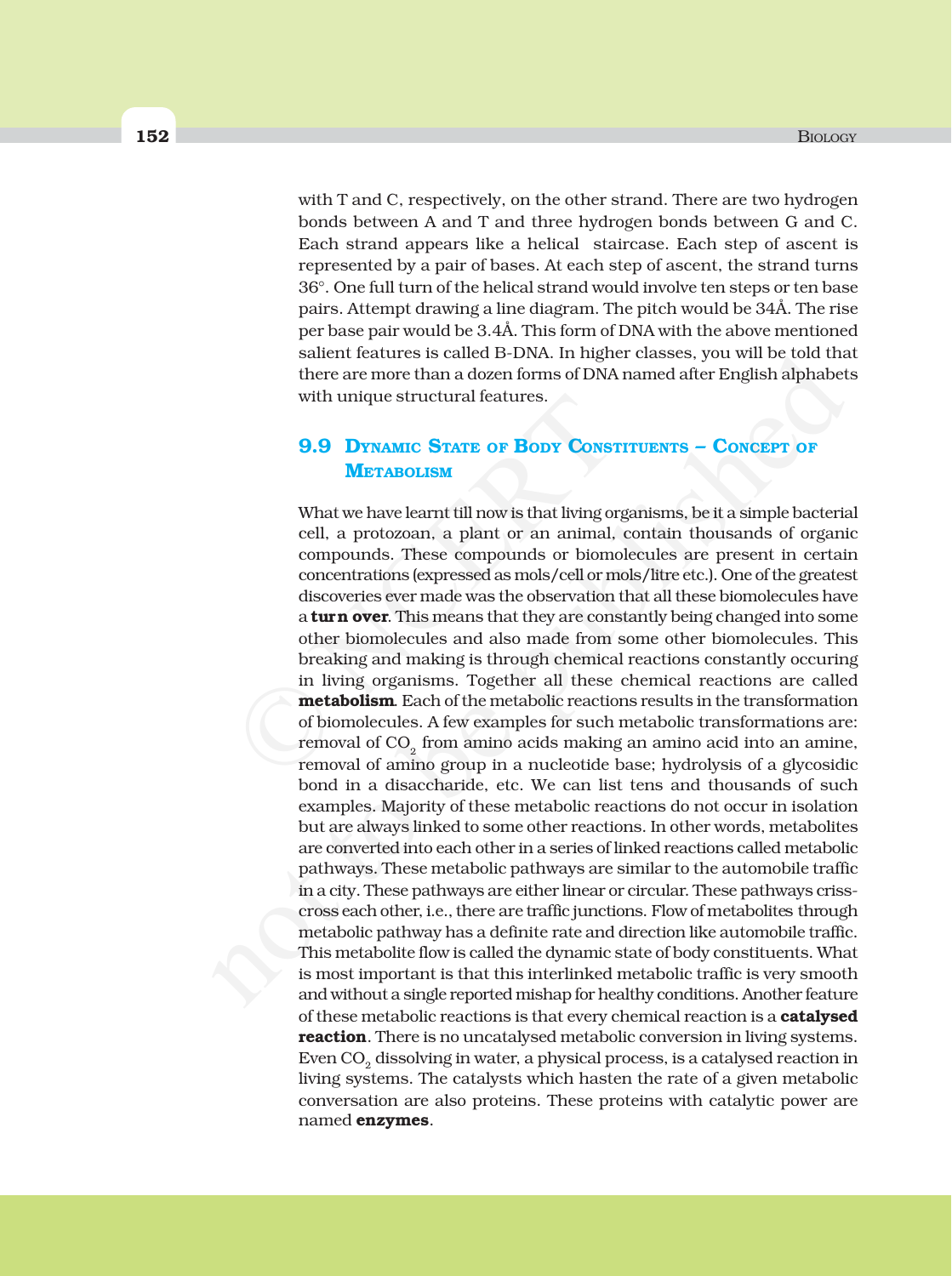## **9.10 METABOLIC BASIS FOR LIVING**

Metabolic pathways can lead to a more complex structure from a simpler structure (for example, acetic acid becomes cholesterol) or lead to a simpler structure from a complex structure (for example, glucose becomes lactic acid in our skeletal muscle). The former cases are called biosynthetic pathways or **anabolic** pathways. The latter constitute degradation and hence are called **catabolic** pathways. Anabolic pathways, as expected, consume energy. Assembly of a protein from amino acids requires energy input. On the other hand, catabolic pathways lead to the release of energy. For example, when glucose is degraded to lactic acid in our skeletal muscle, energy is liberated. This metabolic pathway from glucose to lactic acid which occurs in 10 metabolic steps is called glycolysis. Living organisms have learnt to trap this energy liberated during degradation and store it in the form of chemical bonds. As and when needed, this bond energy is utilised for biosynthetic, osmotic and mechanical work that we perform. The most important form of energy currency in living systems is the bond energy in a chemical called **adenosine triphosphate (ATP)**. r hand, catabolic pathways lead to the release of energy<br>a glucose is degraded to lactic acid in our skeletal muscle<br>This metabolic pathway from glucose to lactic acid which<br>abolic steps is called glycolysis. Living organi

How do living organisms derive their energy? What strategies have they evolved? How do they store this energy and in what form? How do they convert this energy into work? You will study and understand all this under a sub-discipline called 'Bioenergetics' later in your higher classes.

## **9.11 THE LIVING STATE**

At this level, you must understand that the tens and thousands of chemical compounds in a living organism, otherwise called metabolites, or biomolecules, are present at concentrations characteristic of each of them. For example, the blood concentration of glucose in a normal healthy individual is 4.5-5.0 mM, while that of hormones would be nanograms/ mL. The most important fact of biological systems is that all living organisms exist in a steady-state characterised by concentrations of each of these biomolecules. These biomolecules are in a metabolic flux. Any chemical or physical process moves spontaneously to equilibrium. The steady state is a non-equilibrium state. One should remember from physics that systems at equilibrium cannot perform work. As living organisms work continuously, they cannot afford to reach equilibrium. **Hence the living state is a non-equilibrium steady-state to be able to perform work**; living process is a constant effort to prevent falling into equilibrium. This is achieved by energy input. Metabolism provides a mechanism for the production of energy. Hence the living state and metabolism are synonymous. Without metabolism there cannot be a living state. or detainous and many systems. Analone pairways are seen the published and the published pairways is a seen the behavior of the relation of the relation of the relation of the mass of the mass of the mass of the mass of th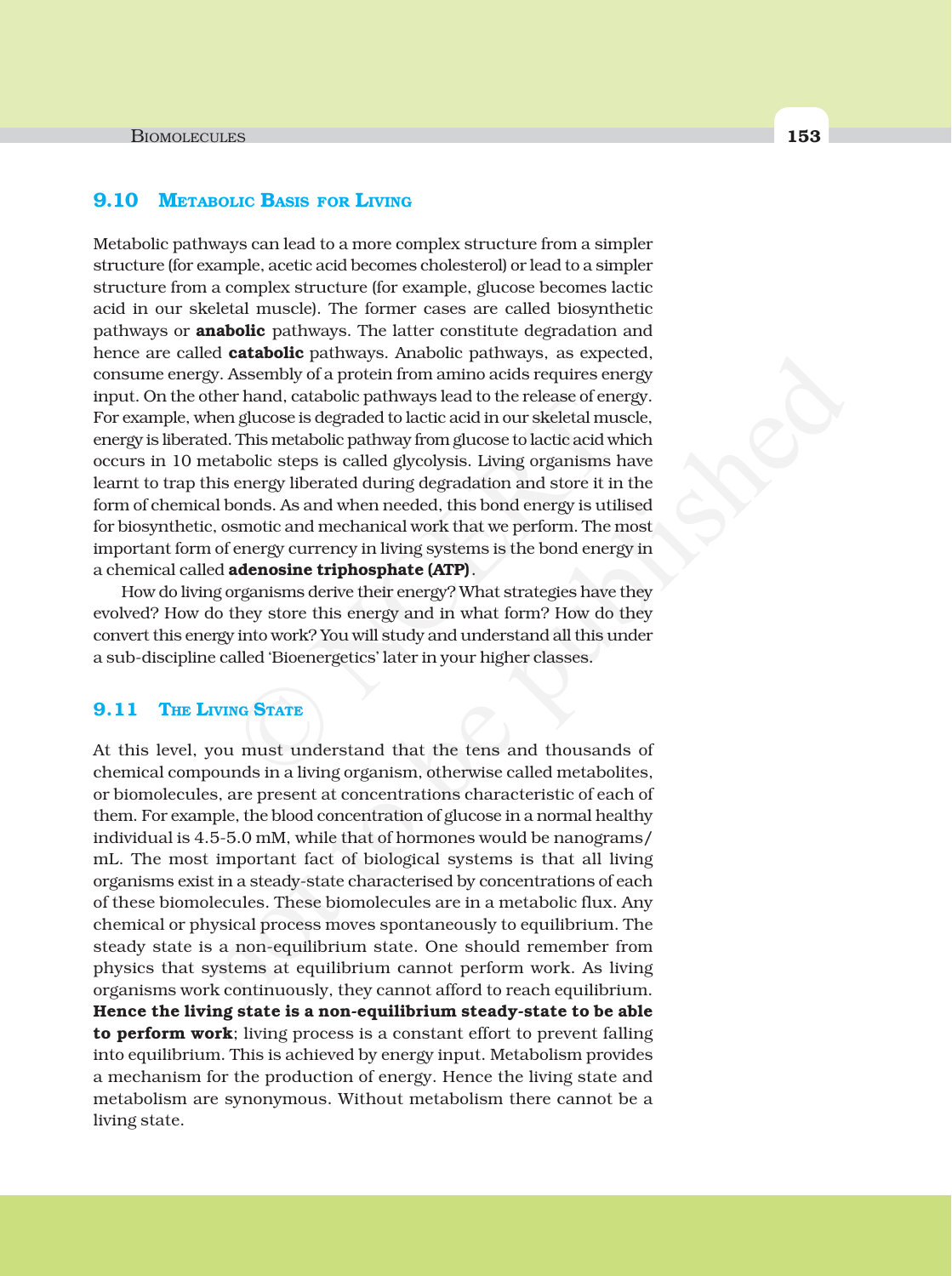## **9.12 ENZYMES**

Almost all enzymes are proteins. There are some nucleic acids that behave like enzymes. These are called ribozymes. One can depict an enzyme by a line diagram. An enzyme like any protein has a primary structure, i.e., amino acid sequence of the protein. An enzyme like any protein has the secondary and the tertiary structure. When you look at a tertiary structure (Figure 9.4 b) you will notice that the backbone of the protein chain folds upon itself, the chain criss-crosses itself and hence, many crevices or pockets are made. One such pocket is the 'active site'. An active site of an enzyme is a crevice or pocket into which the substrate fits. Thus enzymes, through their active site, catalyse reactions at a high rate. Enzyme catalysts differ from inorganic catalysts in many ways, but one major difference needs mention. Inorganic catalysts work efficiently at high temperatures and high pressures, while enzymes get damaged at high temperatures (say above 40°C). However, enzymes isolated from organisms who normally live under extremely high temperatures (e.g., hot vents and sulphur springs), are stable and retain their catalytic power even at high temperatures (upto 80°-90°C). Thermal stability is thus an important quality of such enzymes isolated from thermophilic organisms. pockets are made. One such pocket is the act<br>enzyme is a crevice or pocket into which the su<br>through their active site, catalyse reactions at a<br>differ from inorganic catalysts in many ways<br>needs mention. Inorganic catalyst prigne 9.4 a) you win noite that the backbono of the precisin cannot<br>upon itself, the chain criss-crosses itself and hence, many crevies a<br>pockets are made. One such pocket is the 'active stite'. An active stite of a<br>enzy

# **9.12.1 Chemical Reactions**

How do we understand these enzymes? Let us first understand a chemical reaction. Chemical compounds undergo two types of changes. A physical change simply refers to a change in shape without breaking of bonds. This is a physical process. Another physical process is a change in state of matter: when ice melts into water, or when water becomes a vapour. These are also physical processes. However, when bonds are broken and new bonds are formed during transformation, this will be called a chemical reaction. For example:

$$
\text{Ba(OH)}_2 + \text{H}_2\text{SO}_4 \rightarrow \text{BaSO}_4 + 2\text{H}_2\text{O}
$$

is an inorganic chemical reaction. Similarly, hydrolysis of starch into glucose is an organic chemical reaction. Rate of a physical or chemical process refers to the amount of product formed per unit time. It can be expressed as:

$$
\text{rate} = \frac{\delta P}{\delta t}
$$

Rate can also be called velocity if the direction is specified. Rates of physical and chemical processes are influenced by temperature among other factors. A general rule of thumb is that rate doubles or decreases by half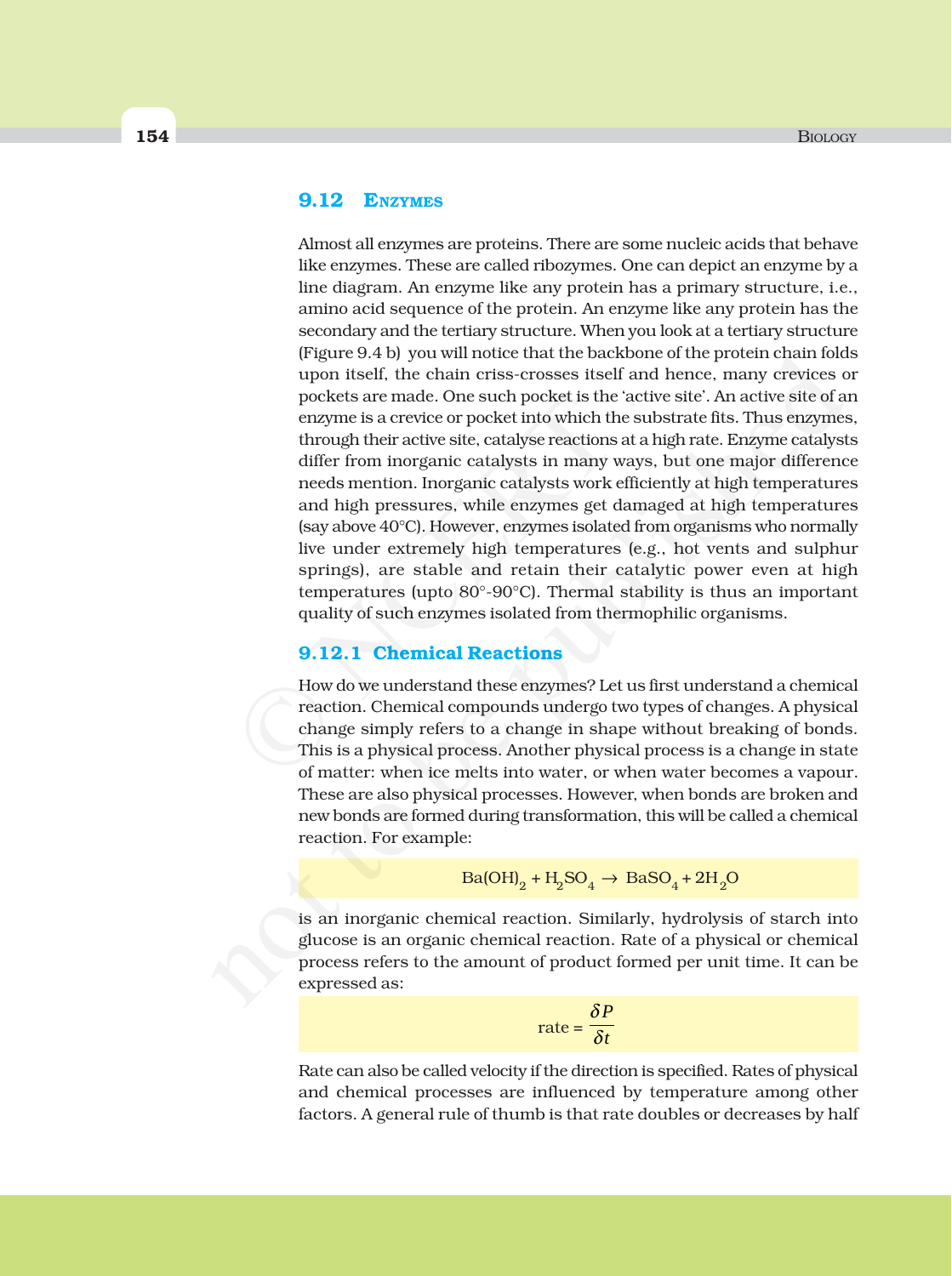for every 10°C change in either direction. Catalysed reactions proceed at rates vastly higher than that of uncatalysed ones. When enzyme catalysed reactions are observed, the rate would be vastly higher than the same but uncatalysed reaction. For example

|                |       | Carbonic anhydrase $\rightarrow$ H <sub>2</sub> CO <sub>3</sub> |
|----------------|-------|-----------------------------------------------------------------|
| carbon dioxide | water | carbonic acid                                                   |

In the absence of any enzyme this reaction is very slow, with about 200 molecules of  $H_2CO_3$  being formed in an hour. However, by using the enzyme present within the cytoplasm called carbonic anhydrase, the reaction speeds dramatically with about 600,000 molecules being formed every second. The enzyme has accelerated the reaction rate by about 10 million times. The power of enzymes is incredible indeed!

There are thousands of types of enzymes each catalysing a unique chemical or metabolic reaction. A multistep chemical reaction, when each of the steps is catalysed by the same enzyme complex or different enzymes, is called a metabolic pathway. For example,

> Glucose  $\rightarrow$  2 Pyruvic acid  $C_6H_{12}O_6 + O_2 \rightarrow 2C_3H_4O_3 + 2H_2O$

is actually a metabolic pathway in which glucose becomes pyruvic acid through ten different enzyme catalysed metabolic reactions. When you study respiration in Chapter 14 you will study these reactions. At this stage you should know that this very metabolic pathway with one or two additional reactions gives rise to a variety of metabolic end products. In our skeletal muscle, under anaerobic conditions, lactic acid is formed. Under normal aerobic conditions, pyruvic acid is formed. In yeast, during fermentation, the same pathway leads to the production of ethanol (alcohol). Hence, in different conditions different products are possible.  $H_2O_{3}$  being formed in all nodi. Towever, by using the within the cytoplasm called carbonic anhydrase, the cannatically with about 600,000 molecules being formec enzyme has accelerated the reaction rate by about 10 pow not of any enzyme this reaction is very slow, with about<br>of th<sub>2</sub>C<sub>O</sub>, being formed in an hour. However, by using the<br>of th<sub>2</sub>C<sub>O</sub>, being formed in an hour. However, by using the<br>dimensiones accelerated the reaction rate

# **9.12.2 How do Enzymes bring about such High Rates of Chemical Conversions?**

To understand this we should study enzymes a little more. We have already understood the idea of an 'active site'. The chemical or metabolic conversion refers to a reaction. The chemical which is converted into a product is called a 'substrate'. Hence enzymes, i.e. proteins with three dimensional structures including an 'active site', convert a substrate (S) into a product (P). Symbolically, this can be depicted as:

## $S \rightarrow P$

It is now understood that the substrate 'S' has to bind the enzyme at its 'active site' within a given cleft or pocket. The substrate has to diffuse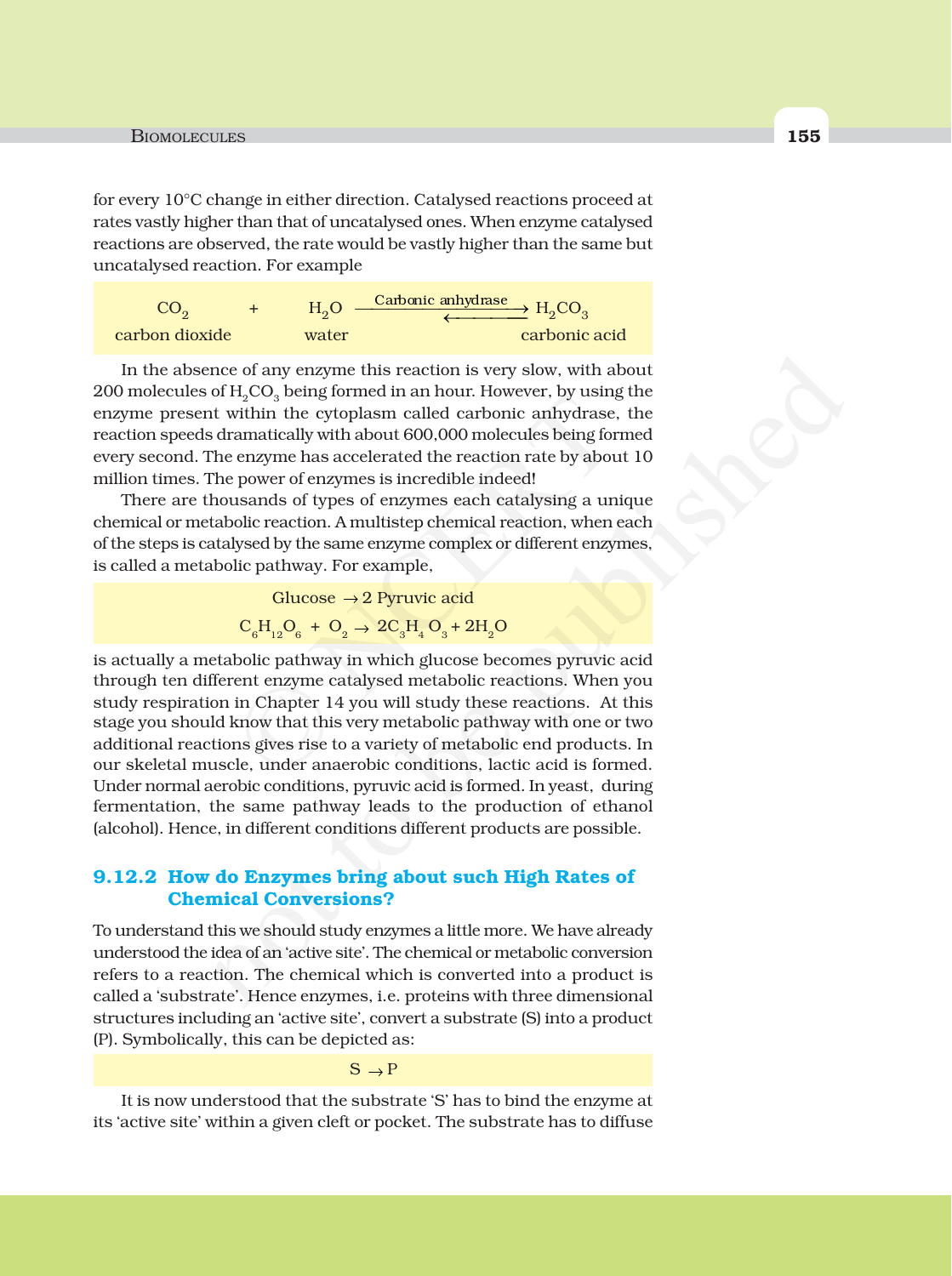



towards the 'active site'. There is thus, an obligatory formation of an 'ES' complex. E stands for enzyme. This complex formation is a transient phenomenon. During the state where substrate is bound to the enzyme active site, a new structure of the substrate called transition state structure is formed. Very soon, after the expected bond breaking/making is completed, the product is released from the active site. In other words, the structure of substrate gets transformed into the structure of product(s). The pathway of this transformation must go through the so-called Product (P) transition state structure. There could be many more 'altered structural states' between the stable substrate and the product. Implicit in this statement is the fact that all other

intermediate structural states are unstable. Stability is something related to energy status of the molecule or the structure. Hence, when we look at this pictorially through a graph it looks like something as in Figure 9.6.

The y-axis represents the potential energy content. The x-axis represents the progression of the structural transformation or states through the 'transition state'. You would notice two things. The energy level difference between S and P. If 'P' is at a lower level than 'S', the reaction is an exothermic reaction. One need not supply energy (by heating) in order to form the product. However, whether it is an exothermic or spontaneous reaction or an endothermic or energy requiring reaction, the 'S' has to go through a much higher energy state or transition state. The difference in average energy content of 'S' from that of this transition state is called 'activation energy'. active site. In other<br>substrate gets transformation must be substrate gets transformation must<br>Progress of reaction and product (P) transition state is transformation must be substrate in this statement intermediate struct are the expected both and recall the state of the expected both and reach the state of product (s). The particular sompleted, the product state state in the state of product (f) transition state structure. There could be

Enzymes eventually bring down this energy barrier making the transition of 'S' to 'P' more easy.

## **9.12.3 Nature of Enzyme Action**

Each enzyme (E) has a substrate (S) binding site in its molecule so that a highly reactive enzyme-substrate complex (ES) is produced. This complex is short-lived and dissociates into its product(s) P and the unchanged enzyme with an intermediate formation of the enzyme-product complex (EP).

The formation of the ES complex is essential for catalysis.

 $E + S \xrightarrow{\longrightarrow} ES \longrightarrow EP \longrightarrow E + P$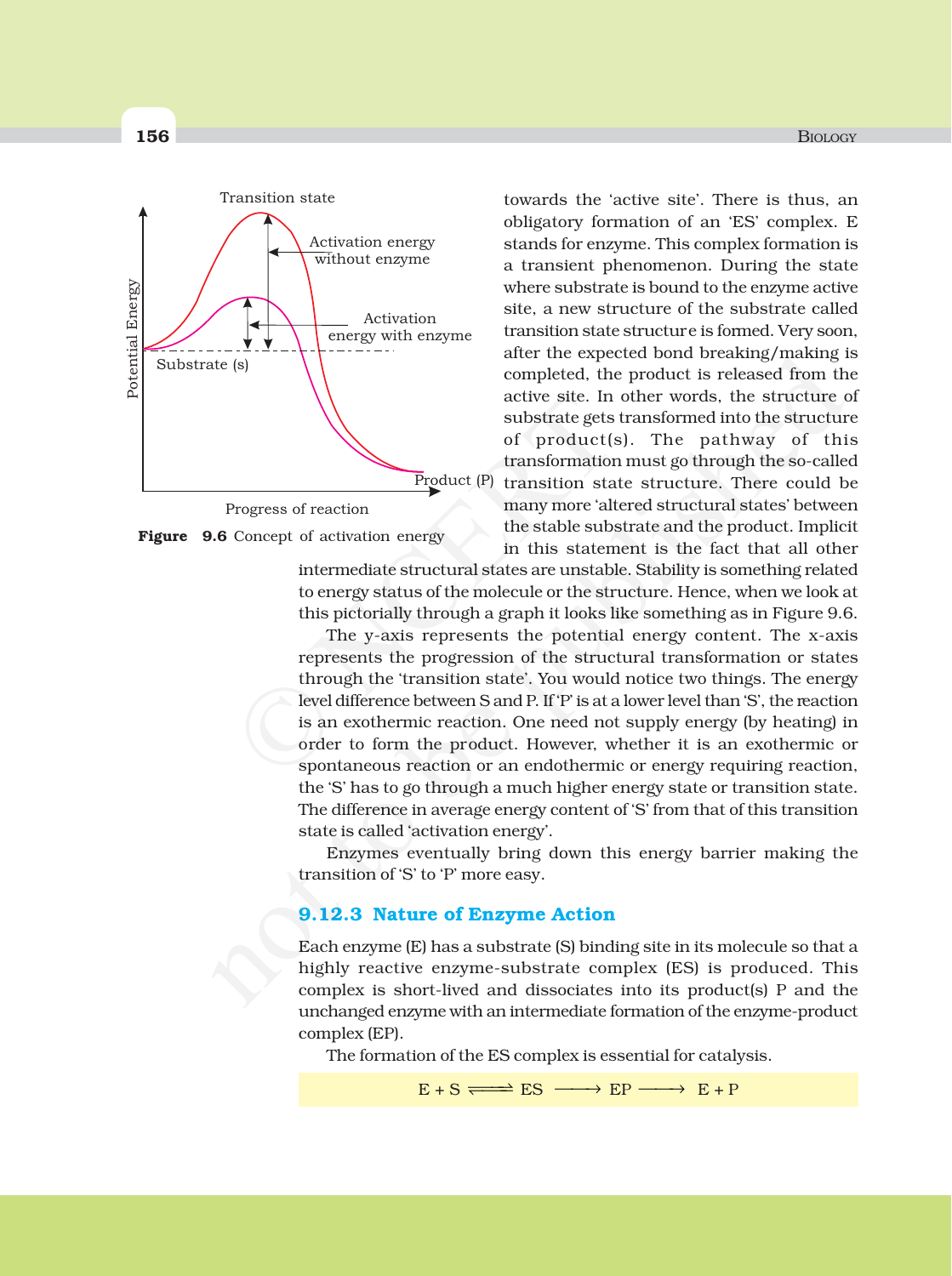The catalytic cycle of an enzyme action can be described in the following steps:

- 1. First, the substrate binds to the active site of the enzyme, fitting into the active site.
- 2. The binding of the substrate induces the enzyme to alter its shape, fitting more tightly around the substrate.
- 3. The active site of the enzyme, now in close proximity of the substrate breaks the chemical bonds of the substrate and the new enzyme- product complex is formed.
- 4. The enzyme releases the products of the reaction and the free enzyme is ready to bind to another molecule of the substrate and run through the catalytic cycle once again.

## **9.12.4 Factors Affecting Enzyme Activity**

The activity of an enzyme can be affected by a change in the conditions which can alter the tertiary structure of the protein. These include temperature, pH, change in substrate concentration or binding of specific chemicals that regulate its activity.

#### **Temperature and pH**

Enzymes generally function in a narrow range of temperature and pH (Figure 9.7). Each enzyme shows its highest activity at a particular temperature and pH called the optimum temperature and optimum pH. Activity declines both below and above the optimum value. Low temperature preserves the enzyme in a temporarily inactive state whereas high temperature destroys enzymatic activity because proteins are denatured by heat. ince-product complex is formed.<br>
me releases the products of the reaction and the free<br>
ready to bind to another molecule of the substrate and<br>
gh the catalytic cycle once again.<br> **s Affecting Enzyme Activity**<br>
enzyme can



**Figure 9.7** Effect of change in : (a) pH (b) Temperature and (c) Concentration of substrate on enzyme activity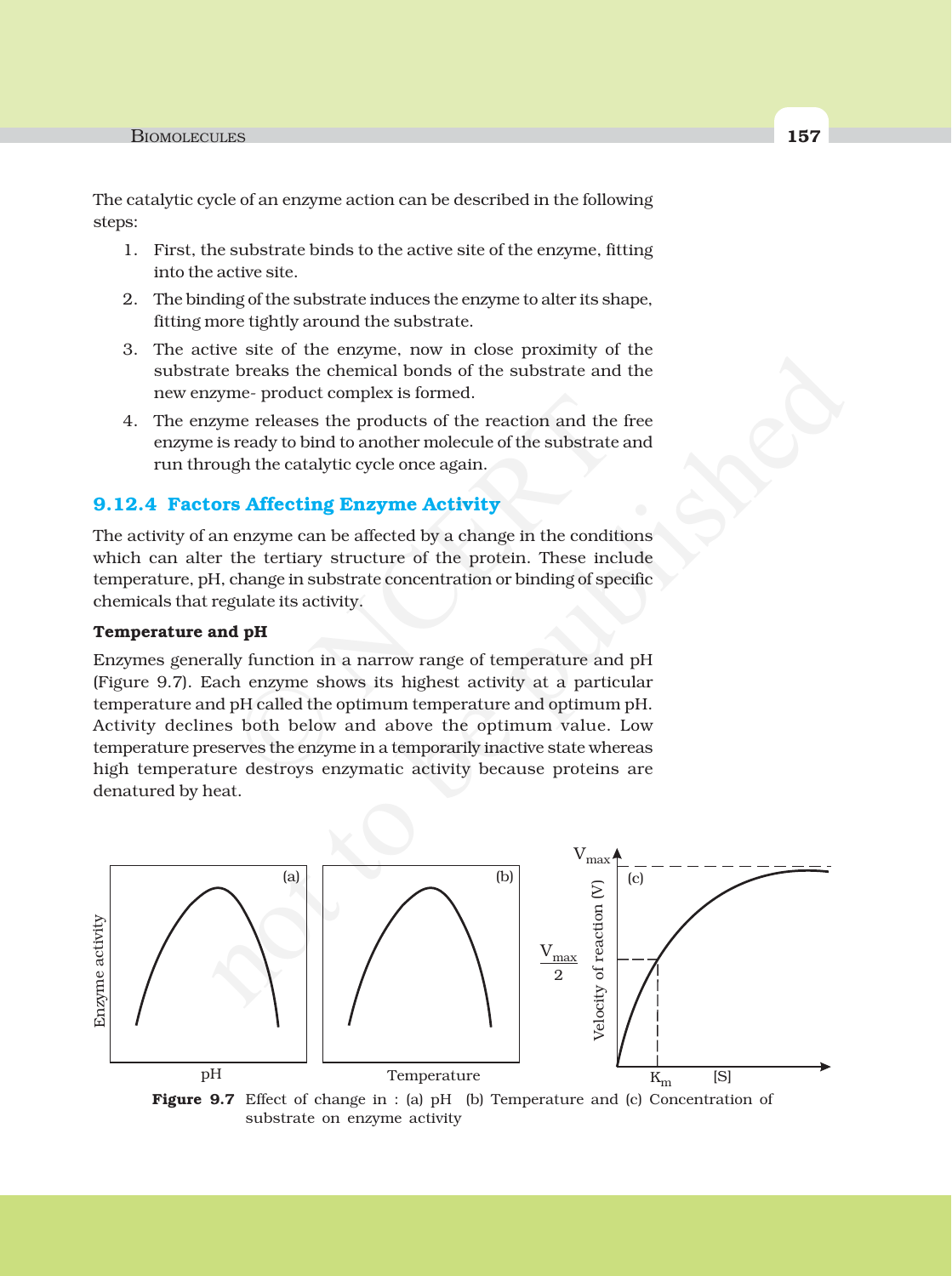#### **Concentration of Substrate**

With the increase in substrate concentration, the velocity of the enzymatic reaction rises at first. The reaction ultimately reaches a maximum velocity  $(V_{\text{max}})$  which is not exceeded by any further rise in concentration of the substrate. This is because the enzyme molecules are fewer than the substrate molecules and after saturation of these molecules, there are no free enzyme molecules to bind with the additional substrate molecules (Figure 9.7).

The activity of an enzyme is also sensitive to the presence of specific chemicals that bind to the enzyme. When the binding of the chemical shuts off enzyme activity, the process is called **inhibition** and the chemical is called an **inhibitor**.

When the inhibitor closely resembles the substrate in its molecular structure and inhibits the activity of the enzyme, it is known as **competitive inhibitor**. Due to its close structural similarity with the substrate, the inhibitor competes with the substrate for the substratebinding site of the enzyme. Consequently, the substrate cannot bind and as a result, the enzyme action declines, e.g., inhibition of succinic dehydrogenase by malonate which closely resembles the substrate succinate in structure. Such competitive inhibitors are often used in the control of bacterial pathogens. chemicals that bind to the enzyme. When the shuts of enzyme activity, the process is called is called an **inhibitor**.<br>
When the inhibitor closely resembles the structure and inhibits the activity of the **competitive inhibi** (Figure 9.7).<br>The activity of an enzyme is also sensitive to the presence of specific<br>chemicals that bind to the enzyme. When the binding of the chemicals<br>shuts of reazyone activity, the process is called **inhibition** and

## **9.12.5 Classification and Nomenclature of Enzymes**

Thousands of enzymes have been discovered, isolated and studied. Most of these enzymes have been classified into different groups based on the type of reactions they catalyse. Enzymes are divided into 6 classes each with 4-13 subclasses and named accordingly by a four-digit number.

**Oxidoreductases/dehydrogenases:** Enzymes which catalyse oxidoreduction between two substrates S and S' e.g.,

S reduced + S' oxidised  $\longrightarrow$  S oxidised + S' reduced.

**Transferases:** Enzymes catalysing a transfer of a group, G (other than hydrogen) between a pair of substrate S and S' e.g.,

 $S - G + S' \longrightarrow S + S' - G$ 

**Hydrolases:** Enzymes catalysing hydrolysis of ester, ether, peptide, glycosidic, C-C, C-halide or P-N bonds.

**Lyases:** Enzymes that catalyse removal of groups from substrates by mechanisms other than hydrolysis leaving double bonds.

$$
\begin{array}{c}\nX & Y \\
C - C & \longrightarrow X - Y + C = C\n\end{array}
$$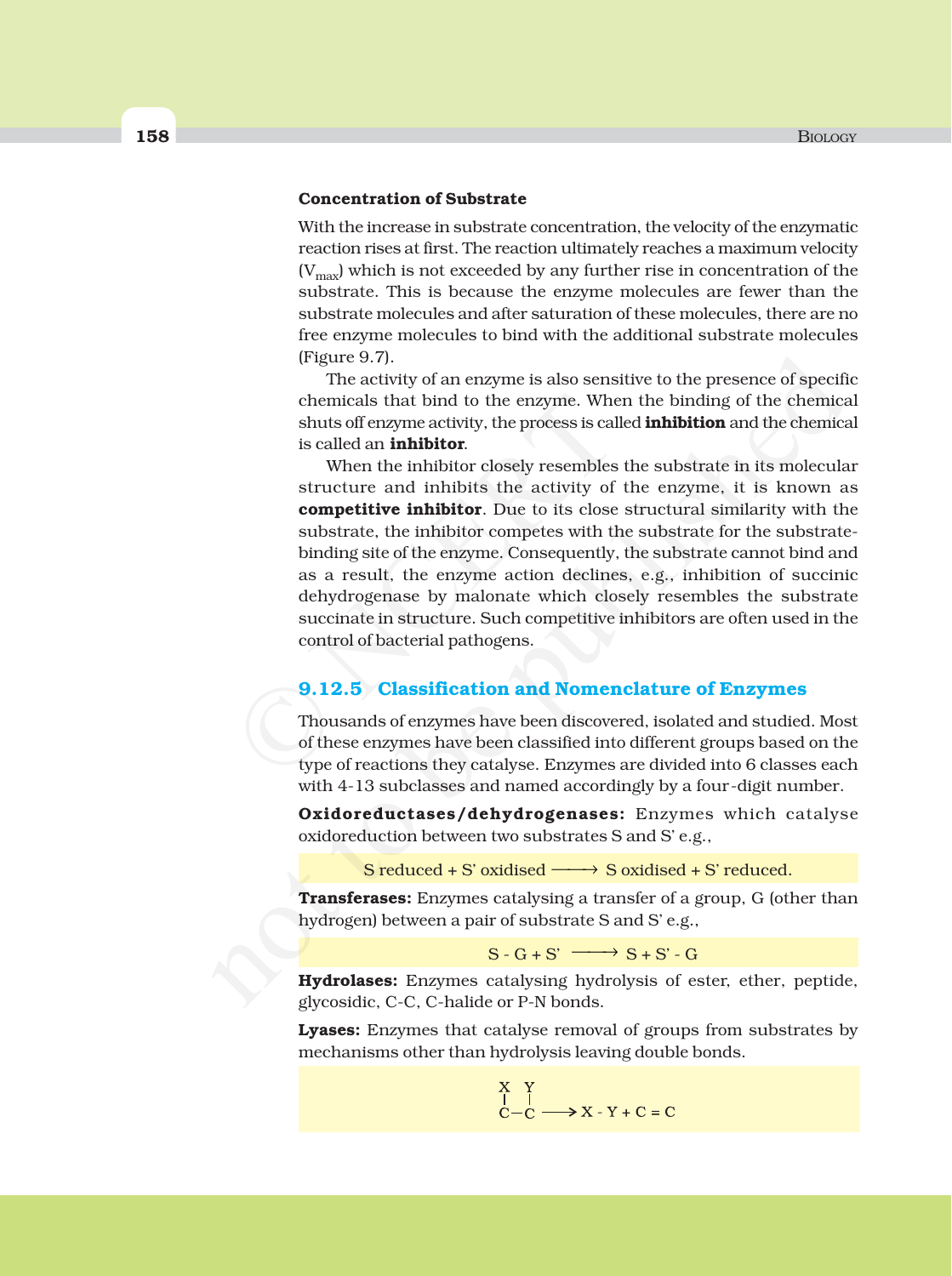**Isomerases:** Includes all enzymes catalysing inter-conversion of optical, geometric or positional isomers.

**Ligases:** Enzymes catalysing the linking together of 2 compounds, e.g., enzymes which catalyse joining of C-O, C-S, C-N, P-O etc. bonds.

# **9.12.6 Co-factors**

Enzymes are composed of one or several polypeptide chains. However, there are a number of cases in which non-protein constituents called cofactors are bound to the the enzyme to make the enzyme catalytically active. In these instances, the protein portion of the enzymes is called the apoenzyme. Three kinds of cofactors may be identified: prosthetic groups, co-enzymes and metal ions.

Prosthetic groups are organic compounds and are distinguished from other cofactors in that they are tightly bound to the apoenzyme. For example, in peroxidase and catalase, which catalyze the breakdown of hydrogen peroxide to water and oxygen, haem is the prosthetic group and it is a part of the active site of the enzyme.

Co-enzymes are also organic compounds but their association with the apoenzyme is only transient, usually occurring during the course of catalysis. Furthermore, co-enzymes serve as co-factors in a number of different enzyme catalyzed reactions. The essential chemical components of many coenzymes are vitamins, e.g., coenzyme nicotinamide adenine dinucleotide (NAD) and NADP contain the vitamin niacin. The content of the entry of the entry of the substrate.<br>
stances, the protein portion of the enzymes is called the kinds of cofactors may be identified: prosthetic groups<br>
netal ions.<br>
ups are organic compounds and are dis mpassar on the may may perparate channels. The comparation of the the care of the compute in the form of the compute in statistic in the theory in thick the protein portion of the enzymes is called the result insistences,

A number of enzymes require metal ions for their activity which form coordination bonds with side chains at the active site and at the same time form one or more cordination bonds with the substrate, e.g., zinc is a cofactor for the proteolytic enzyme carboxypeptidase.

Catalytic activity is lost when the co-factor is removed from the enzyme which testifies that they play a crucial role in the catalytic activity of the enzyme.

#### **SUMMARY**

Although there is a bewildering diversity of living organisms, their chemical composition and metabolic reactions appear to be remarkably similar. The elemental composition of living tissues and non-living matter appear also to be similar when analysed qualitatively. However, a closer examination reveals that the relative abundance of carbon, hydrogen and oxygen is higher in living systems when compared to inanimate matter. The most abundant chemical in living organisms is water. There are thousands of small molecular weight (<1000 Da)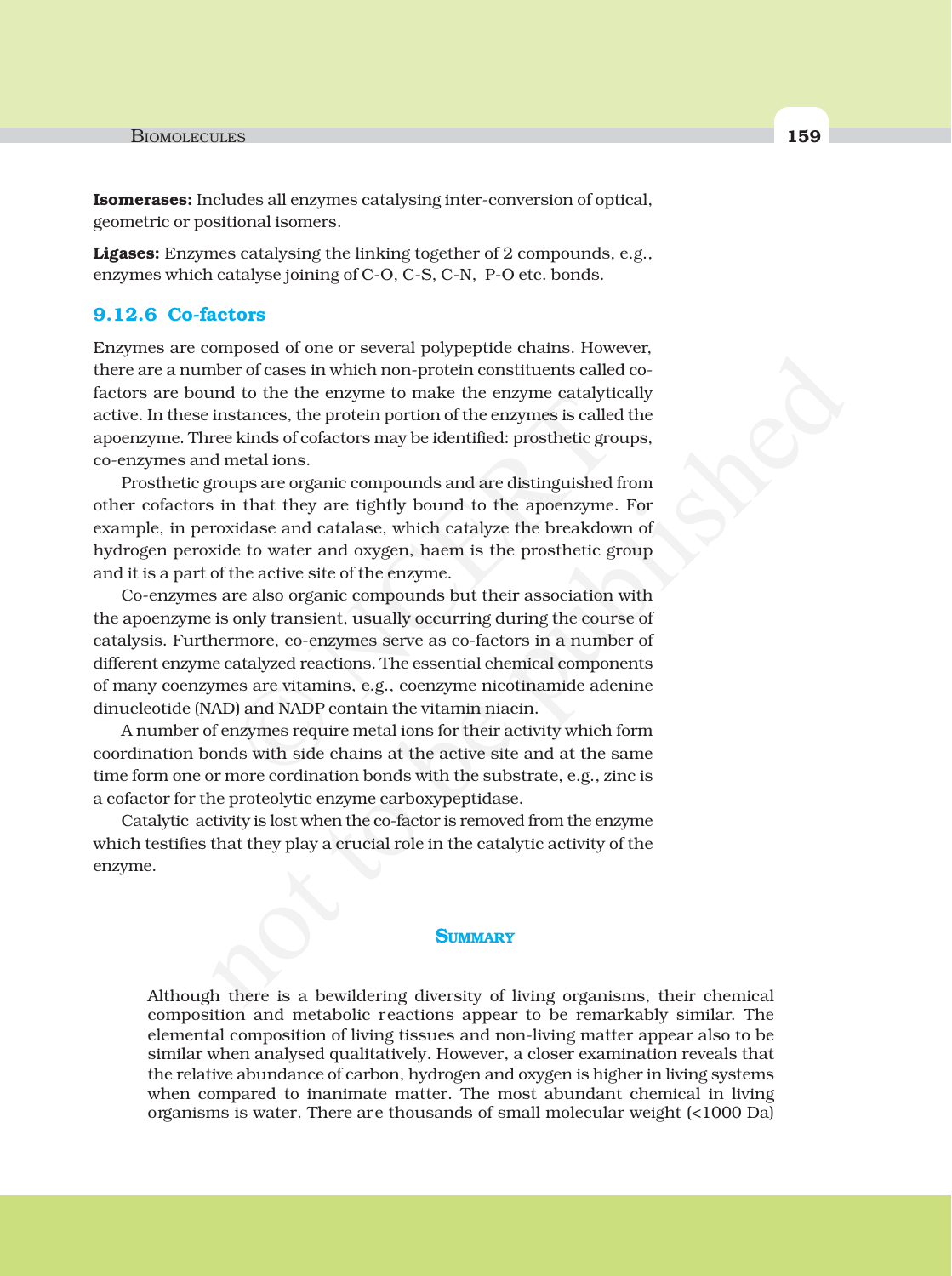biomolecules. Amino acids, monosaccharide and disaccharide sugars, fatty acids, glycerol, nucleotides, nucleosides and nitrogen bases are some of the organic compounds seen in living organisms. There are 20 types of amino acids and 5 types of nucleotides. Fats and oils are glycerides in which fatty acids are esterified to glycerol. Phospholipids contain, in addition, a phosphorylated nitrogenous compound.

Only three types of macromolecules, i.e., proteins, nucleic acids and polysaccharides are found in living systems. Lipids, because of their association with membranes separate in the macromolecular fraction. Biomacromolecules are polymers. They are made of building blocks which are different. Proteins are heteropolymers made of amino acids. Nucleic acids (RNA and DNA) are composed of nucleotides. Biomacromolecules have a hierarchy of structures – primary, secondary, tertiary and quaternary. Nucleic acids serve as genetic material. Polysaccharides are components of cell wall in plants, fungi and also of the exoskeleton of arthropods. They also are storage forms of energy  $(e.g.,)$ starch and glycogen). Proteins serve a variety of cellular functions. Many of them are enzymes, some are antibodies, some are receptors, some are hormones and some others are structural proteins. Collagen is the most abundant protein in animal world and Ribulose bisphosphate Carboxylase-Oxygenase (RuBisCO) is the most abundant protein in the whole of the biosphere. eropolymers made of amino acids. Nucleic acids (see of nucleotides. Biomacromolecules have a hierary, secondary, tertairy and quaternary. Nucleic acids all, Polysaccharides are components of cell wall in plase sexoskeleton membranes separate in the macromolecular fraction. Biomaromolecules<br>nonlyments, They are made of building blocks which are different. Proteins<br>polymers. They are made of building blocks which are different. Proteins<br>posed

Enzymes are proteins which catalyse biochemical reactions in the cells. Ribozymes are nucleic acids with catalytic power. Proteinaceous enzymes exhibit substrate specificity, require optimum temperature and pH for maximal activity. They are denatured at high temperatures. Enzymes lower activation energy of reactions and enhance greatly the rate of the reactions. Nucleic acids carry hereditary information and are passed on from parental generation to progeny.

#### **EXERCISES**

- 1. What are macromolecules? Give examples.
- 2. Illustrate a glycosidic, peptide and a phospho-diester bond.
- 3. What is meant by tertiary structure of proteins?
- 4. Find and write down structures of 10 interesting small molecular weight biomolecules. Find if there is any industry which manufactures the compounds by isolation. Find out who are the buyers.
- 5. Proteins have primary structure. If you are given a method to know which amino acid is at either of the two termini (ends) of a protein, can you connect this information to purity or homogeneity of a protein?
- 6. Find out and make a list of proteins used as therapeutic agents. Find other applications of proteins (e.g., Cosmetics etc.)
- 7. Explain the composition of triglyceride.